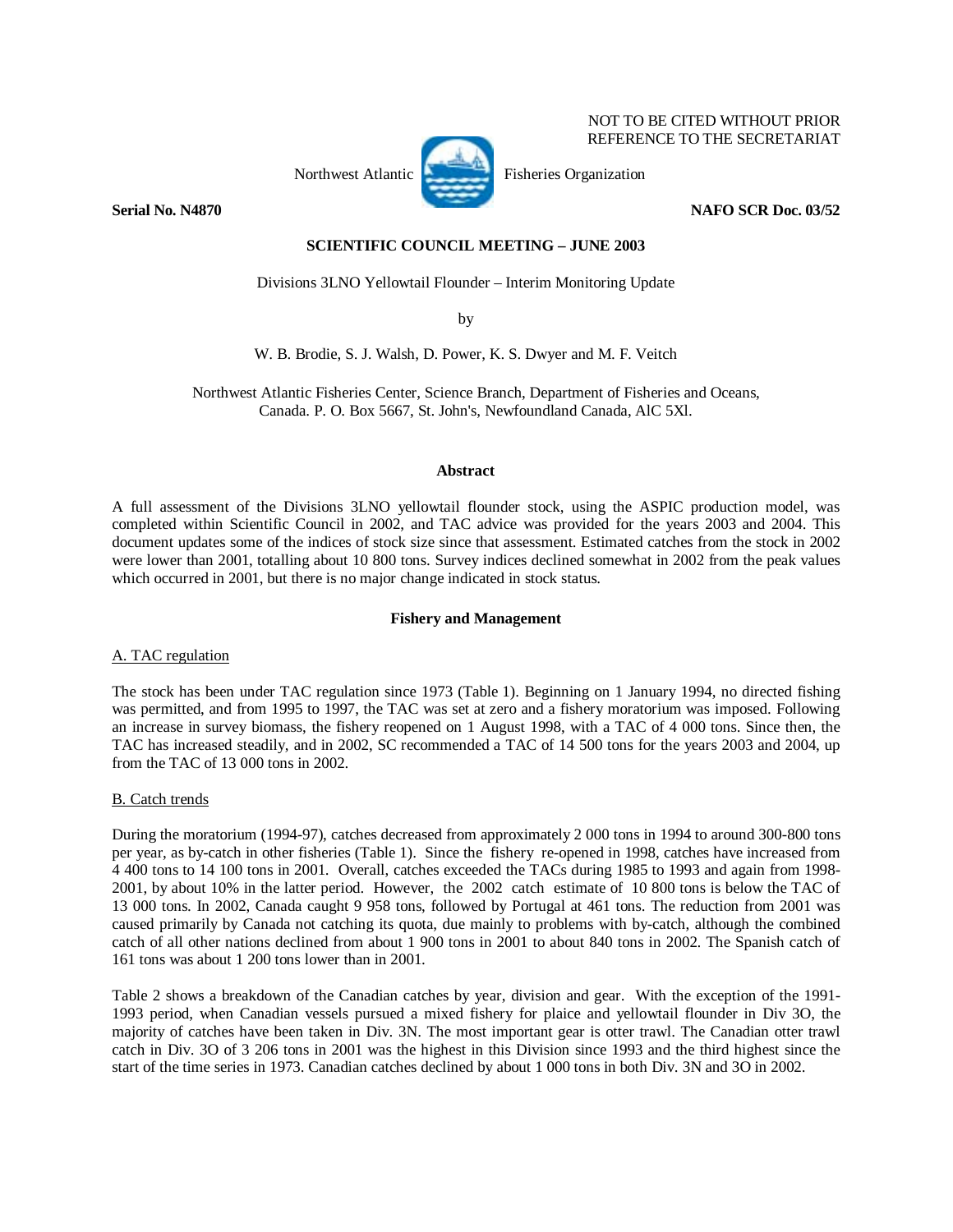#### C. Commercial CPUE Data

A multiplicative model was used to analyze the Canadian catch and effort data for this stock, as in recent assessments of this stock (Walsh *et al*., 2002a). Figure 1 shows the standardized series from 1965 to 2002, including a breakdown by Div. 3N and 3O. In 2002, catch rates declined slightly from 2001 levels, but are not statistically different from the peak observed in 2000. The estimated CPUE is the lowest since the fishery began in 1998, but remains much higher than CPUE estimated in the 1970s, 1980s and early-1990s.

Once again, caution should be exercised in comparing post-moratorium catch rates with other fishery periods, given the changes in the fishery in the pre and post-moratorium eras. Nevertheless, the recent catch rates, under the constraint of 5% by-catch limitations, suggest that the stock size is at a relatively high level. Data from the Canadian fleet indicate that by-catch of American plaice continued to be problematic in 2002, and is the major factor influencing fleet behaviour. No attempt has been made to quantify this effect on the CPUE estimates.

## **Canadian stratified-random research survey data**

### *Abundance and biomass trends*

Table 3 compares indices of population abundance and biomass of yellowtail flounder from the Canadian spring and fall Campelen trawl surveys in Div. 3LNO combined. Survey estimates of abundance and biomass show similar trends in both seasonal series, indicating rapid increases in biomass after the mid-990s. All 4 series in Table 3 peaked in 2001 then declined in 2002. The spring biomass in 2002 was below the estimates in 1999-2001, and was about equal to the 1998 value (Fig. 2). The biomass in fall 2002 was still the second highest in the series, about the same as in 2000 (Fig. 3). Preliminary data from the spring survey in 2003 indicate that the biomass in Div. 3NO is close to the 2001 estimate.

In Div. 3L, the biomass index was very low between 1990 and 1998, but increased sharply in both series in 1999 (Tables 4 and 7). Fall biomass remained high since then, but has declined in the spring series. In Div. 3N, biomass in spring 2002 declined from the highest value in 2001, to about the level estimated in 1998 (Table 5). Almost 60% of the spring 2002 biomass estimate in Div. 3N came from stratum 361 (Fig 4), and much of the decline occurred in the northern area, strata 362 and 373. Fall biomass also declined from the peak level in 2001, but was still the second highest level in the series (Table 8). In Div. 3O, 2002 biomass in spring and fall was lower than in 2001 (Tables 6 and 9), but was similar to levels seen in recent surveys.

Numbers at age from the 2002 surveys were not available for inclusion in this document, so the cohort strength model (Walsh *et al*., 2002) was not updated at this time. As noted in recent assessments, there is still uncertainty with the age determination of older fish. However, considerable progress is being made with respect to the ageing of yellowtail (Dwyer *et al*., 2003). All yellowtail otoliths from spring and fall surveys in 1998 have been re-aged, and, based on these, an analysis is underway to determine what a reasonable sample size might be for re-ageing otoliths from other years.

## *Stock distribution*

Analysis of the Canadian spring and fall surveys in 1999-2001 (Walsh *et al*., 2002b) showed the stock was more widely distributed in all three divisions, compared to previous years. In all years, almost 100% of the stock occupies depths less than 100 m. The majority of the stock is consistently concentrated in Div. 3N in and around the area immediately west of the Southeast Shoal. In the 1999-2001 surveys, expansion of the range into Div. 3L was evident, in accordance with the population increase.

The 2002 spring survey showed few yellowtail flounder outside the Southeast Shoal and surrounding area (Fig. 6). In particular, few fish were found in Div. 3L and northern 3N, as noted in the previous discussion on biomass. This was in contrast to the expanded distribution seen in the 2000 and 2001 (Fig. 5) spring surveys. The largest catches in 2002 came from the southern part of Div. 3N, in the NRA. However, the fall survey in 2002 showed a return to a distribution pattern (and biomass level) similar to those observed in 2000 and 2001 (Fig. 5), and the spring 2003 survey found yellowtail in northern Div. 3N, similar to 2001. In addition, the cooperative grid survey in July-August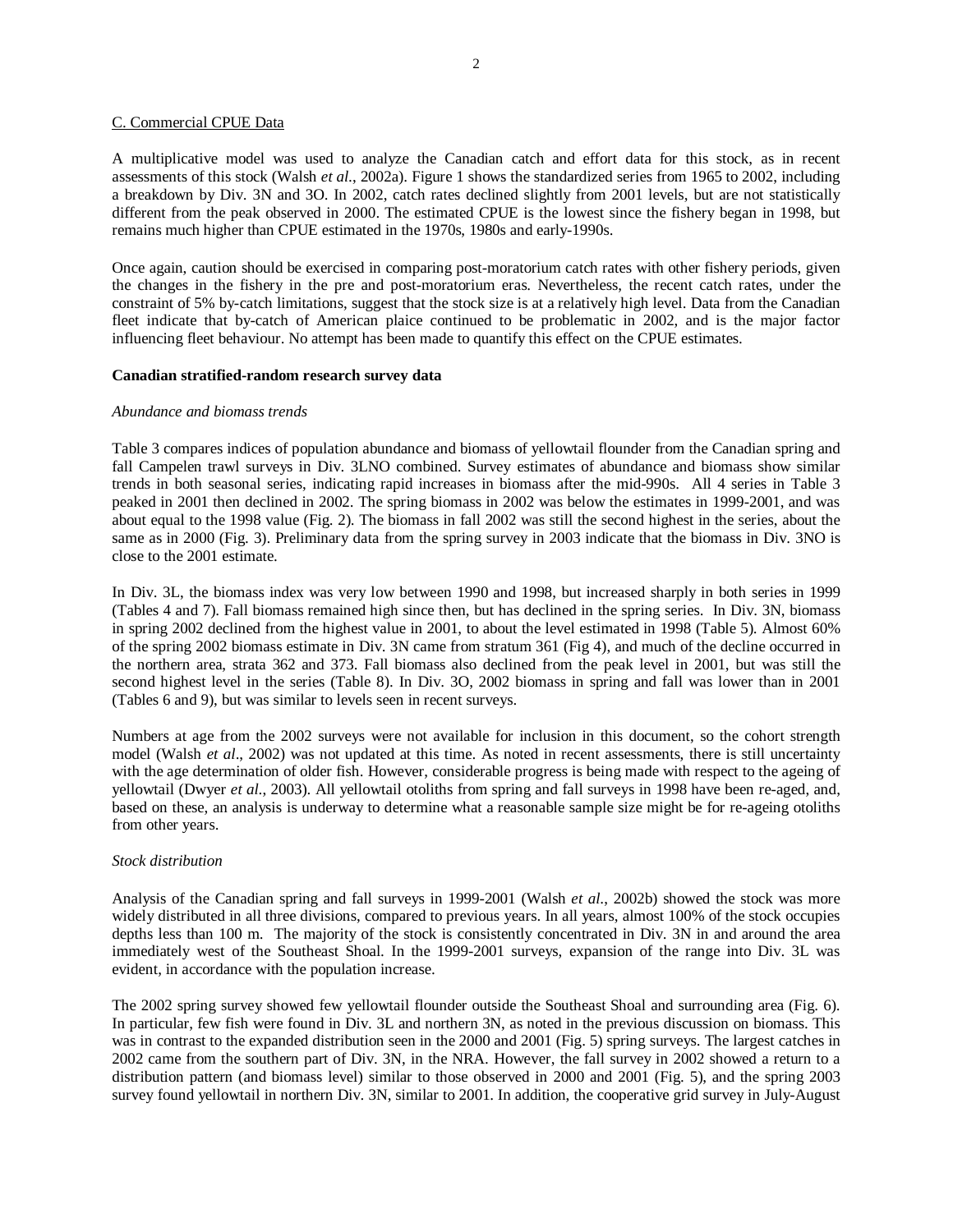2002 indicated yellowtail to be widely distributed, and showed a high overall CPUE relative to the other grid surveys since 1996 (Maddock Parsons *et al*., 2003). The Spanish spring survey in the NRA in Div. 3NO showed a decline in yellowtail biomass of about 20% in 2002 (Paz *et al*., 2003).

There is a definite seasonal pattern in recent years in the proportion of biomass north of  $45^{\circ}N$  (Fig. 7). In all Campelen surveys (since 1995), with the exception of 2002, a higher proportion of yellowtail was found in the north in the spring compared to the fall. In 2002, this percentage was very low in the spring, by far the lowest in the Campelen series. However, the proportion of fish north of  $45^0$ N in the fall survey was the second highest in that series, similar to the values seen in 1999 and 2001. Combined with the preliminary results from the 2003 spring survey and the data from the 2002 grid survey, this suggests that the distribution of yellowtail in the spring 2002 survey was unusual.

### **Conclusions**

Canadian spring and fall surveys in 2002 showed major differences in biomass trends and stock distribution patterns. Most indices of abundance showed a decline in 2002, although many were at or close to peak levels in 2001. This is consistent with the ASPIC model results accepted in 2002, which indicated that stock size had increased and was projected to stabilize in the medium term. Although there were concerns about the decline in some survey results in 2002, Scientific Council did not consider the declines to be of sufficient concern to alter the perception of stock status (NAFO, 2003). Thus there was no requirement to revise the advice given by Scientific Council in 2002, which was for a TAC of 14 500 tons in 2004.

#### **References**

- Dwyer, K.S., S.J. Walsh, and S.E. Campana. 2003. Age determination and validation of Grand Bank yellowtail flounder (*Limanda ferruginea*). ICES J. Mar. Sci. (In Press).
- Maddock Parsons, D., W.B. Brodie, and K. Dwyer. 2003. Update on Cooperative Surveys of Yellowtail Flounder in NAFO Divisions 3LNO, 1996-2002. NAFO SCR Doc. 03/18, Ser. No. N4825.
- NAFO. 2003. Report of Scientific Council Meeting, 5-19 June 2003. NAFO SCS Doc. 03/19, Ser. No. N4884.
- X. Paz, D. González Troncoso, and Esther Román. 2003. New time Series for Yellowtail Flounder from the Comparative Experience Between the C/V *Playa de Menduíña* and the R/V *Vizconde de Eza* in the NAFO Regulatory Area of Divisions 3NO, 1995-2002. NAFO SCR Doc 03/6, Ser. No. N4812.
- Walsh, S.J., W.B. Brodie, M.J. Morgan, D. Power, K.S. Dwyer, and C. Darby. 2002a. Stock assessment and management of the Grand Bank yellowtail flounder stock. NAFO SCR Doc. 02/71, Ser. No. N4684, 54 p.
- Walsh, S.J., M.F. Veitch, W.B. Brodie, and W.R. Bowering. 2002b. The distribution and abundance of yellowtail flounder (*Limanda ferruginea*) from the Canadian annual bottom trawl surveys of the Grand Bank, NAFO Divisions 3LNO, from 1984-2001. NAFO SCR Doc. 02/43, Ser. No. N4654, 51 p.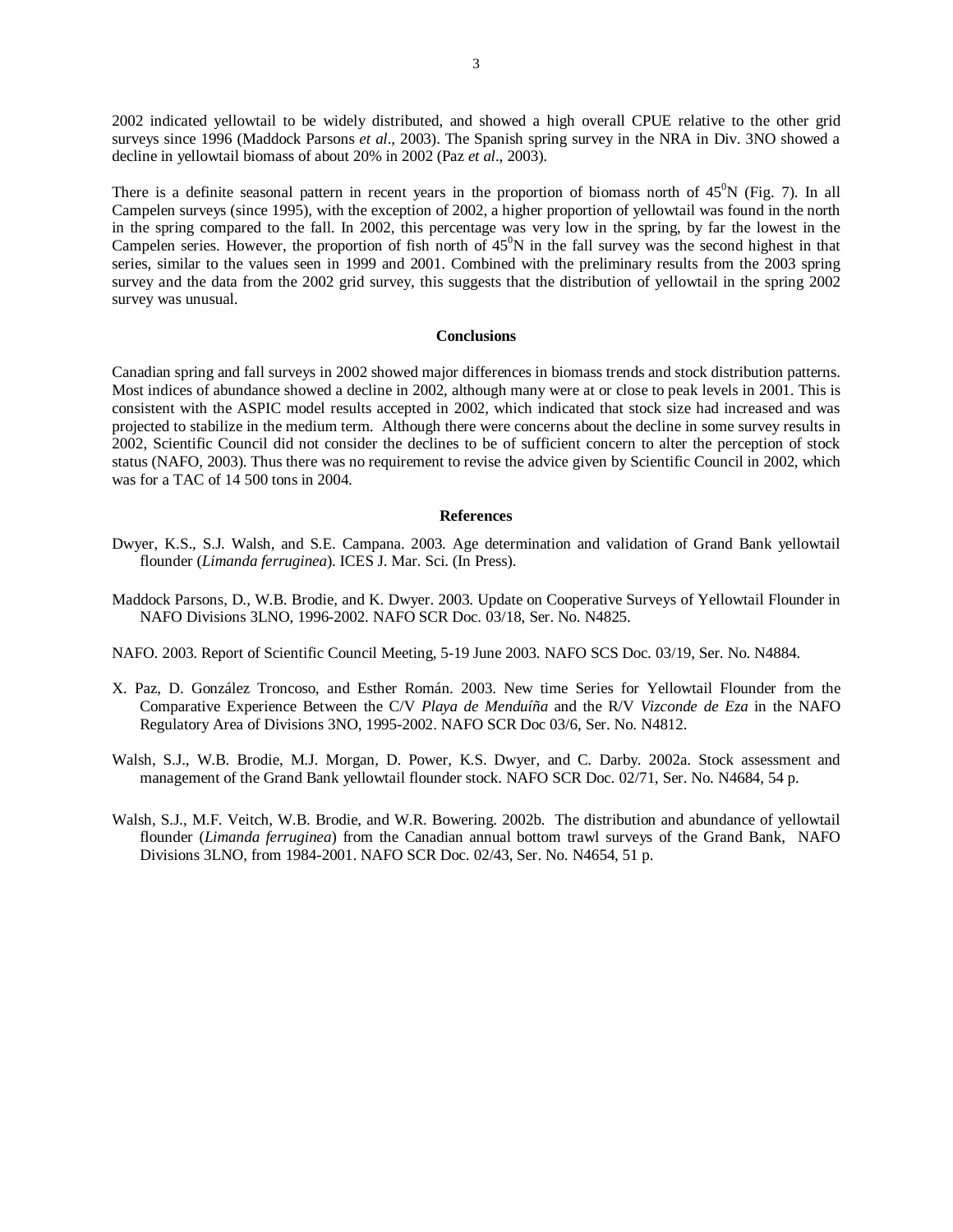| Year              | Canada           | <b>France</b>            | <b>USSR/Rus</b> | S.Korea                      | Other <sup>b</sup>   | <b>Total</b>          | <b>TAC</b>                    |
|-------------------|------------------|--------------------------|-----------------|------------------------------|----------------------|-----------------------|-------------------------------|
| 1960              | 7                |                          |                 |                              |                      | 7                     |                               |
| 1961              | 100              |                          |                 |                              |                      | 100                   |                               |
| 1962              | 67               |                          |                 |                              |                      | 67                    |                               |
| 1963              | 138              |                          | 380             |                              |                      | 518                   |                               |
| 1964              | 126              |                          | 21              |                              |                      | 147                   |                               |
| 1965              | 3,075            |                          | 55              |                              | $\overline{a}$       | 3,130                 |                               |
| 1966              | 4,185            |                          | 2,834           |                              | 7                    | 7,026                 |                               |
| 1967              | 2,122            |                          | 6,736           |                              | 20                   | 8,878                 |                               |
| 1968              | 4,180            | 14                       | 9,146           |                              | $\qquad \qquad -$    | 13,340                |                               |
| 1969              | 10,494           | 1                        | 5,207           |                              | 6                    | 15,708                |                               |
| 1970              | 22,814           | 17                       | 3,426           |                              | 169                  | 26,426                |                               |
| 1971              | 24,206           | 49                       | 13,087          | $\overline{a}$               | $\qquad \qquad -$    | 37,342                |                               |
| 1972              | 26,939           | 358                      | 11,929          | $\overline{\phantom{0}}$     | 33                   | 39,259                |                               |
| 1973              | 28,492           | 368                      | 3,545           | $\overline{\phantom{a}}$     | 410                  | 32,815                | 50,000                        |
| 1974              | 17,053           | 60                       | 6,952           | $\qquad \qquad \blacksquare$ | 248                  | 24,313                | 40,000                        |
| 1975              | 18,458           | 15                       | 4,076           | $\qquad \qquad \blacksquare$ | 345                  | 22,894                | 35,000                        |
| 1976              | 7,910            | 31                       | 57              |                              | 59                   | 8,057                 | 9,000                         |
| 1977              | 11,295           | 245                      | 97              |                              | $\mathbf{1}$         | 11,638                | 12,000                        |
| 1978              | 15,091           | 375                      |                 |                              |                      | 15,466                | 15,000                        |
| 1979              | 18,116           | 202                      |                 |                              | 33                   | 18,351                | 18,000                        |
| 1980              | 12,011           | 366                      |                 |                              |                      | 12,377                | 18,000                        |
| 1981              | 14,122<br>11,479 | 558                      |                 |                              |                      | 14,680                | 21,000                        |
| 1982<br>1983      | 9,085            | 110<br>165               |                 | 1,073<br>1,223               | 657                  | 13,319<br>10,473      | 23,000<br>19,000              |
| 1984              | 12,437           | 89                       |                 | 2,373                        | $\mathbf b$<br>1,836 | 16,735                | 17,000                        |
| 1985              | 13,440           |                          |                 | 4,278                        |                      | $\mathbf b$<br>28,963 | 15,000                        |
|                   |                  |                          |                 |                              | 11,245               | $\mathbf b$           |                               |
| 1986              | 14,168           | 77                       |                 | 2,049                        | 13,882               | 30,176                | 15,000                        |
| 1987              | 13,420           | 51                       |                 | 125                          | 2,718                | 16,314<br>b           | 15,000                        |
| 1988              | 10,607           | $\overline{\phantom{0}}$ |                 | 1,383                        | 4,166                | 16,158                | 15,000                        |
| 1989              | 5,009            | 139                      |                 | 3,508                        | 1,551                | 10,207                | 5,000                         |
| 1990              | 4,966            |                          |                 | 5,903                        | 3,117                | 13,986                | 5,000                         |
| 1991              | 6,589            |                          |                 | 4,156                        | 5,458                | 16,203                | 7,000                         |
| 1992              | 6,814            |                          |                 | 3,825                        | 123                  | 10,762                | 7,000                         |
| 1993              | 6,747            |                          |                 | $\overline{\phantom{0}}$     | 6,868                | 13,615                | 7,000<br>$7,000$ <sup>d</sup> |
| 1994              |                  |                          |                 | $\overline{a}$               | 2,069                | 2,069                 | $0\ ^{\rm d}$                 |
| 1995              | $\sqrt{2}$       |                          |                 |                              | 65                   | 67                    |                               |
| 1996              |                  |                          |                 |                              | 232                  | 232                   | $0\ ^{\rm d}$                 |
| 1997              | 1                |                          |                 |                              | 657                  | 658                   | $0\ ^{\rm d}$                 |
| 1998              | 3,739            |                          |                 |                              | 647                  | 4,386                 | 4,000                         |
| 1999              | 5,746            |                          | 96              |                              | 1,052                | $\mathbf b$<br>6,894  | 6,000                         |
| $2000$ $\degree$  | 9,423            |                          | 212             |                              | 1,486                | 11,121                | 10,000                        |
| $2001$ $^{\circ}$ | 12,240           |                          | 148             |                              | 1,759                | 14,147                | 13,000                        |
| 2002              | 9,958            |                          | 103             |                              | 739                  | 10,800                | 13,000                        |
| 2003              |                  |                          |                 |                              |                      |                       | 14,500                        |
| 2004              |                  |                          |                 |                              |                      |                       | 14,500                        |

Table 1. Nominal catches by country and TACs (tons) of yellowtail in NAFO Div. 3LNO.

**b** includes catches estimated from Canadian surveillance reports

c provisional

<sup>d</sup> no directed fishery permitted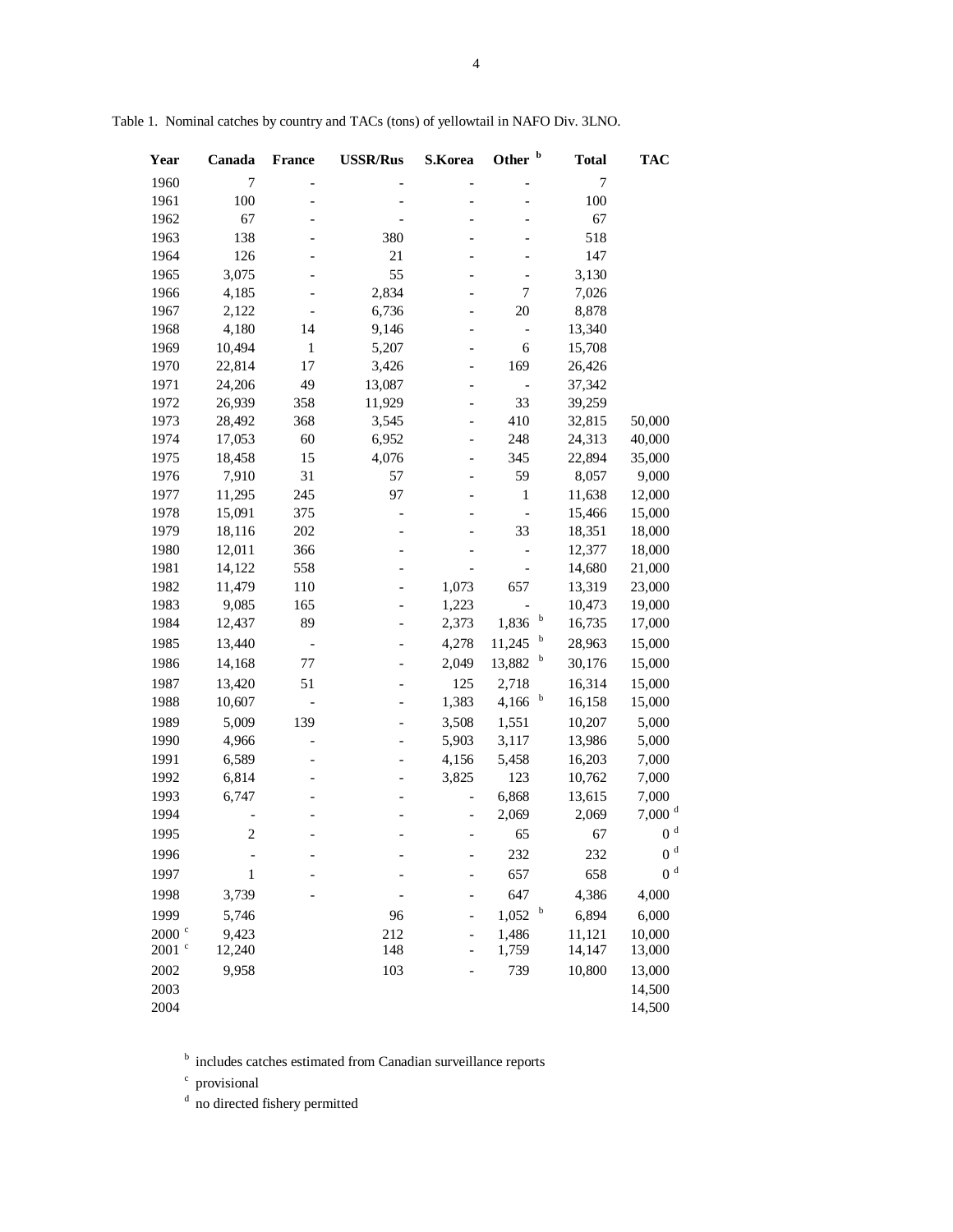|             |                  | <b>OTTER TRAWL</b> |                  |                |                    |  |
|-------------|------------------|--------------------|------------------|----------------|--------------------|--|
| <b>YEAR</b> | 3L               | 3N                 | 30               | 3LNO           | <b>OTHER GEARS</b> |  |
| 1973        | 4,188            | 21,470             | 2,827            | 28,475         | 17                 |  |
| 1974        | 1,107            | 14,757             | 1,119            | 16,983         | 70                 |  |
| 1975        | 2,315            | 13,289             | 2,852            | 18,456         | $\mathfrak{2}$     |  |
| 1976        | 448              | 4,978              | 2,478            | 7,904          | 6                  |  |
| 1977        | 2,546            | 7,166              | 1,583            | 11,295         | $\boldsymbol{0}$   |  |
| 1978        | 2,537            | 10,705             | 1,793            | 15,035         | 56                 |  |
| 1979        | 2,575            | 14,359             | 1,100            | 18,034         | 82                 |  |
| 1980        | 1,892            | 9,501              | 578              | 11,971         | 40                 |  |
| 1981        | 2,345            | 11,245             | 515              | 14,105         | 17                 |  |
| 1982        | 2,305            | 7,554              | 1,607            | 11,466         | 13                 |  |
| 1983        | 2,552            | 5,737              | 770              | 9,059          | 26                 |  |
| 1984        | 5,264            | 6,847              | 318              | 12,429         | $\,8\,$            |  |
| 1985        | 3,404            | 9,098              | 829              | 13,331         | 9                  |  |
| 1986        | 2,933            | 10,196             | 1,004            | 14,133         | 35                 |  |
| 1987        | 1,584            | 10,248             | 1,529            | 13,361         | 59                 |  |
| 1988        | 1,813            | 7,146              | 1,475            | 10,434         | 173                |  |
| 1989        | 844              | 2,407              | 1,506            | 4,757          | 252                |  |
| 1990        | 1,263            | 2,725              | 668              | 4,656          | 310                |  |
| 1991        | 798              | 2,943              | 2,284            | 6,025          | 564                |  |
| 1992        | 95               | 1,266              | 4,633            | 5,994          | 820                |  |
| 1993        | $\boldsymbol{0}$ | 2,062              | 3,903            | 5,965          | 782                |  |
| 1994        | $\boldsymbol{0}$ | $\boldsymbol{0}$   | $\boldsymbol{0}$ | $\theta$       | $\boldsymbol{0}$   |  |
| 1995        | $\boldsymbol{0}$ | $\boldsymbol{0}$   | $\boldsymbol{0}$ | $\theta$       | $\mathfrak{2}$     |  |
| 1996        | $\boldsymbol{0}$ | $\overline{0}$     | $\overline{0}$   | $\overline{0}$ | $\boldsymbol{0}$   |  |
| 1997        | $\boldsymbol{0}$ | $\boldsymbol{0}$   | $\boldsymbol{0}$ | $\theta$       | $\mathbf{1}$       |  |
| 1998        | $\boldsymbol{0}$ | 2,968              | 742              | 3,710          | 26                 |  |
| 1999        | $\boldsymbol{0}$ | 5,636              | 107              | 5,743          | 3                  |  |
| 2000        | 1,407            | 7,724              | 278              | 9,409          | 5                  |  |
| 2001        | 182              | 8,711              | 3,206            | 12,099         | 141                |  |
| 2002        | 22               | 7,705              | 2,016            | 9,743          | 215                |  |

Table 2. Canadian catches of yellowtail flounder by division, from 1973 to 2002. Data from 2000-2002 are from preliminary Canadian statistics and are slightly different from STATLANT data.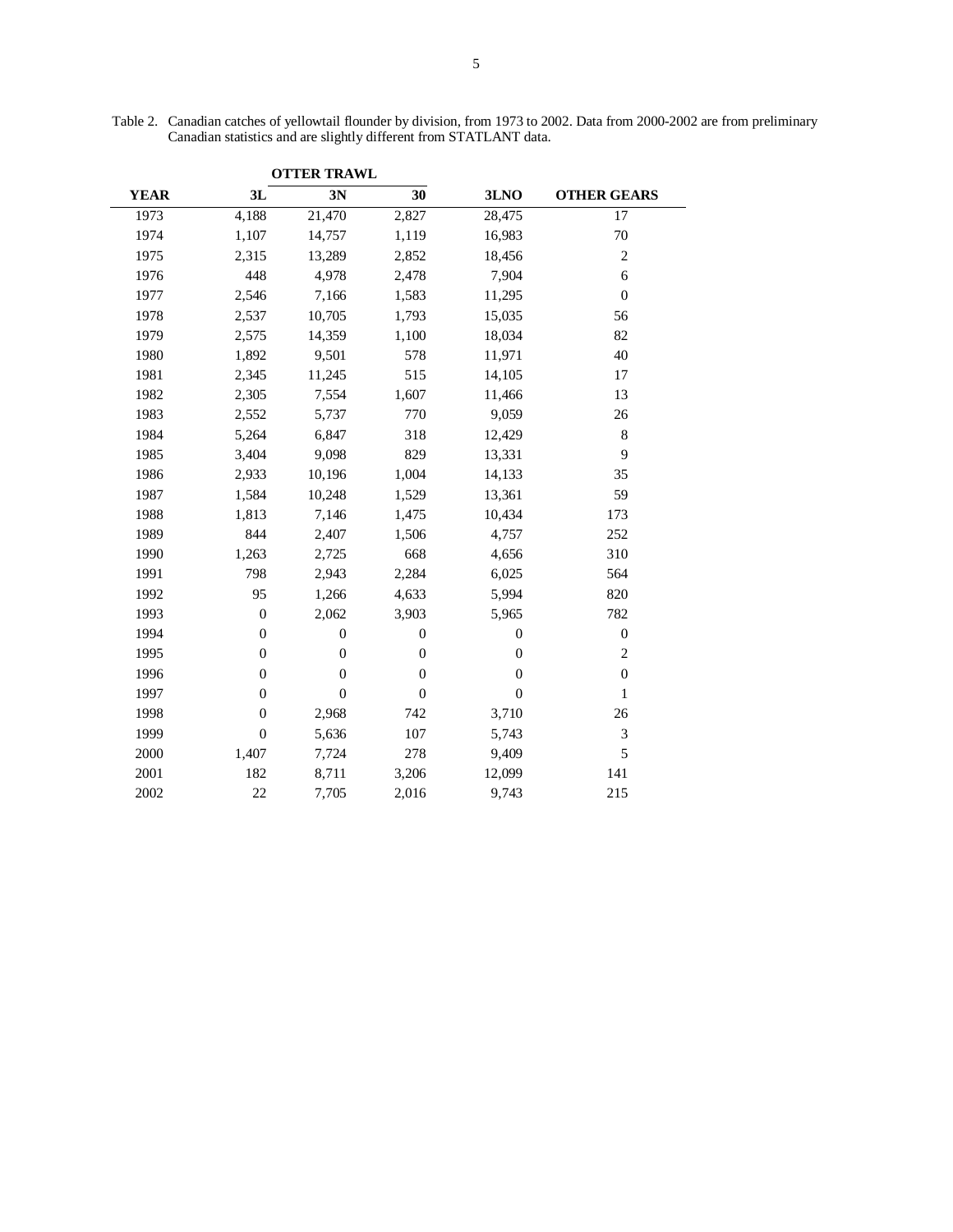|      |               | Biomass (000t) | <b>Abundance (million)</b> |             |  |  |  |
|------|---------------|----------------|----------------------------|-------------|--|--|--|
|      | <b>SPRING</b> | <i>FALL</i>    | <b>SPRING</b>              | <i>FALL</i> |  |  |  |
| 1984 | 217.7         |                | 544.2                      |             |  |  |  |
| 1985 | 146.8         |                | 374.1                      |             |  |  |  |
| 1986 | 138.2         |                | 326.5                      |             |  |  |  |
| 1987 | 124.6         |                | 394.2                      |             |  |  |  |
| 1988 | 81.0          |                | 203.1                      |             |  |  |  |
| 1989 | 103.8         |                | 532.9                      |             |  |  |  |
| 1990 | 103.1         | 65.8           | 367.4                      | 192.5       |  |  |  |
| 1991 | 93.4          | 82.4           | 320.3                      | 297.1       |  |  |  |
| 1992 | 61.4          | 64.5           | 217.4                      | 215.9       |  |  |  |
| 1993 | 93.3          | 112.8          | 246.3                      | 371.9       |  |  |  |
| 1994 | 55.6          | 106.4          | 148.4                      | 287.9       |  |  |  |
| 1995 | 70.6          | 129.8          | 187.4                      | 592.2       |  |  |  |
| 1996 | 175.6         | 134.3          | 639.4                      | 579.1       |  |  |  |
| 1997 | 174.9         | 222.9          | 695.5                      | 781.5       |  |  |  |
| 1998 | 202.2         | 231.6          | 733.6                      | 828.2       |  |  |  |
| 1999 | 365.7         | 249.9          | 1289.9                     | 937.1       |  |  |  |
| 2000 | 287.5         | 335.0          | 922.5                      | 1152.3      |  |  |  |
| 2001 | 366.0         | 475.8          | 1328.5                     | 1651.9      |  |  |  |
| 2002 | 199.5         | 339.7          | 690.9                      | 1174.8      |  |  |  |
|      |               |                |                            |             |  |  |  |

Table 3. A comparison of spring and fall abundance and biomass estimates derived from Canadian bottom trawl surveys in Div. 3LNO. All data are in Campelen trawl equivalents.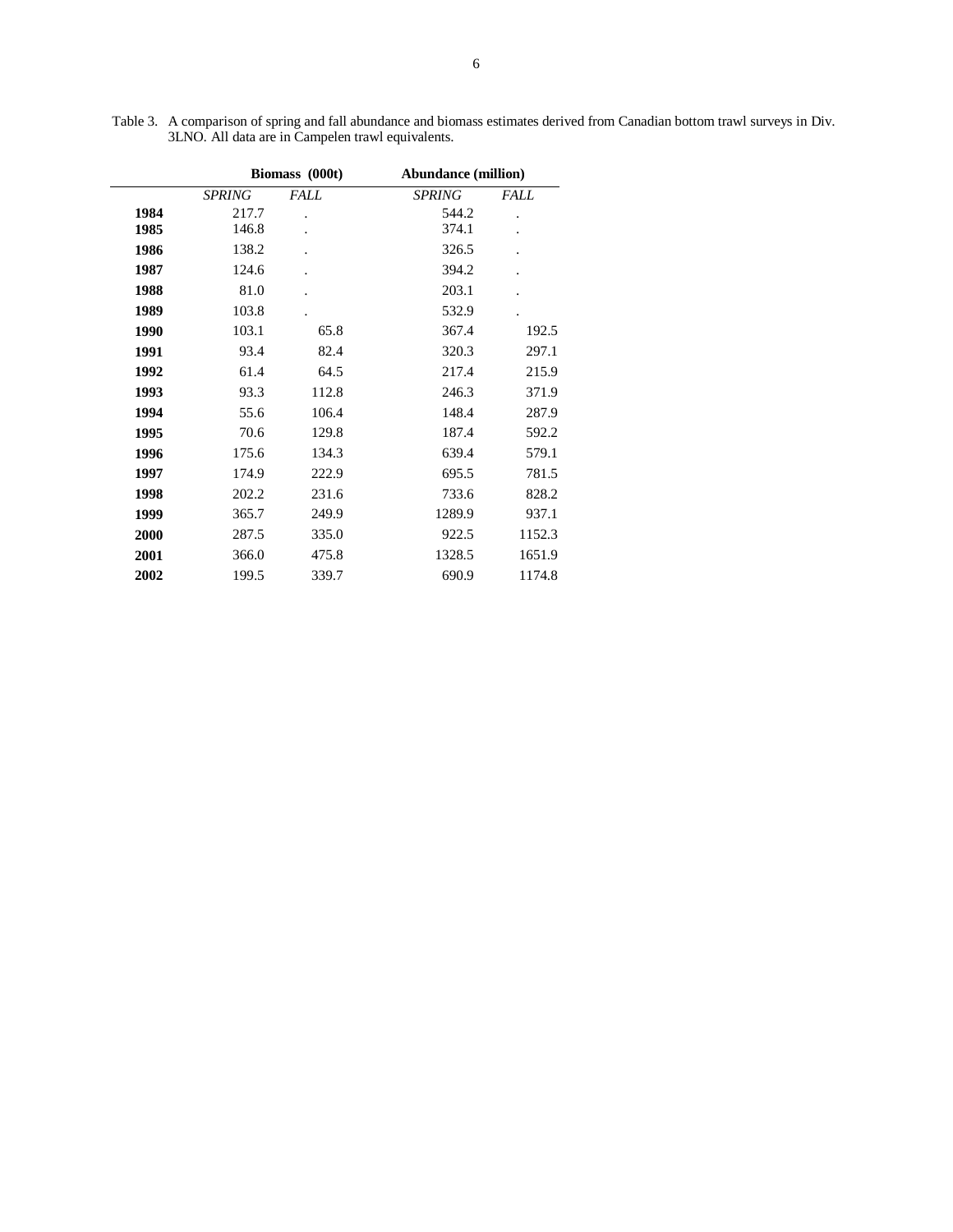| Depth<br>Range<br>(m) | Stratum    | No. of<br>trawlable<br>Units | 1984                        | 1985        | 1986       | 1987         | 1988       | 1989       | 1990       | 1991       | 1992       | 1993       | 1994          | 1995       | 1996       | 1997       | 1998       | 1999       | 2000          | 2001           | 2002       |
|-----------------------|------------|------------------------------|-----------------------------|-------------|------------|--------------|------------|------------|------------|------------|------------|------------|---------------|------------|------------|------------|------------|------------|---------------|----------------|------------|
| $30 - 56$             | 784        | 36866                        | $\sim$                      | $\sim$      |            |              | $\cdot$    |            |            |            |            |            | $\cdot$       |            | $\cdot$    | $\sim$     |            | $\cdot$    |               | 0.0            | 0.0        |
| 57-92                 | 350        | 284889                       | 0.4                         | 1.0         | 0.6        | 0.2          | 0.4        | 0.2        | 0.0        | 0.2        | 0.0        | 0.0        | 0.0           | 0.0        | 0.2        | 0.0        | 0.0        | 4.6        | 2.4           | 0.6            | 0.0        |
|                       | 363        | 244859                       | 5.4                         | 3.1         | 1.7        | 1.6          | 1.1        | 0.4        | 0.8        | 0.1        | 0.0        | 0.0        | 0.0           | 0.0        | 0.5        | 0.1        | 0.0        | 12.6       | 10.7          | 1.3            | 0.0        |
|                       | 371        | 154206                       |                             | 0.1         | 0.0        | 0.0          | 0.1        | 0.0        | 0.0        | 0.0        | 0.0        | 0.0        | 0.0           | 0.0        | 0.0        | 0.0        | 0.0        | 0.2        | 0.0           | 0.0            | 0.0        |
|                       | 372<br>384 | 338400<br>154068             | 15.7                        | 16.3<br>0.6 | 9.7<br>0.2 | 3.8<br>0.2   | 2.1<br>0.0 | 3.4<br>0.0 | 1.3<br>0.0 | 0.7<br>0.0 | 0.1<br>0.0 | 0.1<br>0.0 | 0.0<br>0.0    | 0.0<br>0.0 | 0.4<br>0.0 | 0.2<br>0.1 | 0.5<br>0.0 | 8.2<br>0.0 | 4.1<br>0.0    | 2.4<br>0.0     | 0.5<br>0.0 |
|                       | 785        | 63966                        |                             |             |            |              |            |            |            |            |            |            |               |            |            |            |            |            |               | 0.0            | 0.0        |
| 93-183                | 328        | 208955                       | 0.0                         | 0.0         | 0.0        | 0.0          | 0.0        | 0.0        | 0.0        | 0.0        | 0.0        | 0.0        | 0.0           | 0.0        | 0.0        | 0.0        | 0.0        | 0.0        | 0.0           | 0.0            | 0.0        |
|                       | 341        | 216521                       | 0.0                         | 0.0         | 0.0        | 0.0          | 0.0        | 0.0        | 0.0        | 0.0        | 0.0        | 0.0        | 0.0           | 0.0        | 0.0        | 0.0        | 0.0        | 0.0        | 0.0           | 0.1            | 0.0        |
|                       | 342        | 80473                        | 0.0                         | 0.0         | 0.0        | 0.0          | 0.0        | 0.0        | 0.0        | 0.0        | 0.0        | 0.0        | 0.0           | 0.0        | 0.0        | 0.0        | 0.0        | 0.0        | 0.0           | 0.0            | 0.0        |
|                       | 343        | 72220                        | $\sim$                      | 0.0         | 0.0        | 0.0          | 0.0        | 0.0        | 0.0        | 0.0        | 0.0        | 0.0        | 0.0           | 0.0        | 0.0        | 0.0        | 0.0        | 0.0        | 0.0           | 0.0            | 0.0        |
|                       | 348        | 291630                       | $\sim$                      | 0.0         | 0.0        | 0.0          | 0.0        | 0.0        | 0.0        | 0.0        | 0.0        | 0.0        | 0.0           | 0.0        | 0.0        | 0.0        | 0.0        | 0.0        | 0.0           | 0.0            | 0.0        |
|                       | 349        | 290804                       | 0.0                         | 0.0         | 0.3        | 0.0          | 0.0        | 0.0        | 0.0        | 0.0        | 0.0        | 0.0        | 0.0           | 0.0        | 0.0        | 0.0        | 0.0        | 2.3        | 0.3           | 0.0            | 0.0        |
|                       | 364        | 387510                       | 0.3                         | 0.0         | 0.0        | 0.0          | 0.0        | 0.0        | 0.0        | 0.0        | 0.0        | 0.0        | 0.0           | 0.0        | 0.0        | 0.0        | 0.0        | 0.5        | 0.1           | 0.0            | 0.0        |
|                       | 365        | 143201                       | $\sim$                      | 0.0         | 0.0        | 0.0          | 0.0        | 0.0        | 0.0        | 0.0        | 0.0        | 0.0        | 0.0           | 0.0        | 0.0        | 0.0        | 0.0        | 0.0        | 0.0           | 0.0            | 0.0        |
|                       | 370        | 181581                       | $\Delta$                    | 0.0         | 0.0        | 0.0          | 0.0        | 0.0        | 0.0        | 0.0        | 0.0        | 0.0        | 0.0           | 0.0        | 0.0        | 0.0        | 0.0        | 0.0        | 0.0           | 0.0            | 0.0        |
|                       | 385        | 324094                       | ÷.                          | 0.0         | 0.0        | 0.0          | 0.0        | 0.0        | 0.0        | 0.0        | 0.0        | 0.0        | 0.0           | 0.0        | 0.0        | 0.0        | 0.0        | 0.0        | 0.0           | 0.0            | 0.0        |
|                       | 390        | 203728                       | ÷.                          | 0.0         | 0.0        | 0.0          | 0.0        | 0.0        | 0.0        | 0.0        | 0.0        | 0.0        | 0.0           | 0.0        | 0.0        | 0.0        | 0.0        | 0.0        | 0.0           | 0.0            | 0.0        |
|                       | 786        | 11555                        | $\cdot$                     |             | $\cdot$    | $\cdot$      |            | $\cdot$    |            | $\cdot$    |            |            | $\cdot$       |            | $\cdot$    |            |            |            | $\cdot$       | 0.0            | 0.0        |
| 184-274               | 787<br>344 | 84325<br>205516              | ÷.                          | 0.0         | 0.0        | 0.0          | 0.0        | 0.0        | 0.0        | 0.0        | 0.0        | 0.0        | $\sim$<br>0.0 | 0.0        | 0.0        | 0.0        | 0.0        | 0.0        | 0.0           | $0.0\,$<br>0.0 | 0.0<br>0.0 |
|                       | 347        | 135223                       |                             | 0.0         | 0.0        | 0.0          | 0.0        | 0.0        | 0.0        | 0.0        | 0.0        | 0.0        | 0.0           | 0.0        | 0.0        | 0.0        | 0.0        | 0.0        | 0.0           | 0.0            | 0.0        |
|                       | 366        | 191760                       | ä,<br>$\epsilon$            | 0.0         | 0.0        | 0.0          | 0.0        | 0.0        | 0.0        |            | 0.0        | 0.0        | 0.0           | 0.0        | 0.0        | 0.0        | 0.0        | 0.0        | 0.0           | 0.0            | 0.0        |
|                       | 369        | 132196                       | $\epsilon$                  | 0.0         | 0.0        | 0.0          | 0.0        | 0.0        | 0.0        | 0.0        | 0.0        | 0.0        | 0.0           | 0.0        | 0.0        | 0.0        | 0.0        | 0.0        | 0.0           | 0.0            | 0.0        |
|                       | 386        | 135223                       | ÷.                          | 0.0         | 0.0        | 0.0          | 0.0        | 0.0        | 0.0        | 0.0        | 0.0        | 0.0        | 0.0           | 0.0        | 0.0        | 0.0        | 0.0        | 0.0        | 0.0           | 0.0            | 0.0        |
|                       | 389        | 112938                       | ÷.                          | 0.0         | 0.0        | 0.0          | 0.0        | 0.0        | 0.0        | 0.0        | 0.0        | 0.0        | 0.0           | 0.0        | 0.0        | 0.0        | 0.0        | 0.0        | 0.0           | 0.0            | 0.0        |
|                       | 391        | 38792                        | $\Delta$                    | 0.0         | 0.0        | 0.0          | 0.0        | 0.0        | 0.0        | 0.0        |            | 0.0        | 0.0           | 0.0        | 0.0        | 0.0        | 0.0        | 0.0        | 0.0           | 0.0            | 0.0        |
| 275-366               | 345        | 196987                       | ÷.                          | 0.0         | 0.0        | 0.0          | 0.0        | 0.0        | 0.0        | 0.0        | 0.0        | 0.0        | 0.0           | 0.0        | 0.0        | 0.0        | 0.0        | 0.0        | 0.0           | 0.0            | 0.0        |
|                       | 346        | 118990                       | $\cdot$                     | 0.0         | 0.0        | 0.0          | 0.0        | 0.0        | 0.0        | $\cdot$    | 0.0        | 0.0        | 0.0           | 0.0        | 0.0        | 0.0        | 0.0        | 0.0        | 0.0           | 0.0            | 0.0        |
|                       | 368        | 45945                        | $\ddot{\phantom{a}}$        | 0.0         | 0.0        | 0.0          | 0.0        | 0.0        | 0.0        | $\sim$     | 0.0        | 0.0        | 0.0           | 0.0        | 0.0        | 0.0        | 0.0        | 0.0        | 0.0           | 0.0            | 0.0        |
|                       | 387        | 98769                        | ä,                          | 0.0         | 0.0        | 0.0          | 0.0        | 0.0        | 0.0        | 0.0        | 0.0        | 0.0        | 0.0           | 0.0        | 0.0        | 0.0        | 0.0        | 0.0        | 0.0           | 0.0            | 0.0        |
|                       | 388        | 49660                        | $\Delta$                    | 0.0         | 0.0        | 0.0          | 0.0        | 0.0        | 0.0        | 0.0        | 0.0        | 0.0        | 0.0           | 0.0        | 0.0        | 0.0        | 0.0        | 0.0        | 0.0           | 0.0            | 0.0        |
|                       | 392        | 19946                        |                             | 0.0         | 0.0        | 0.0          | 0.0        | 0.0        | 0.0        | 0.0        | $\cdot$    | 0.0        | 0.0           | 0.0        | 0.0        | 0.0        | 0.0        | 0.0        | 0.0           | 0.0            | 0.0        |
| 367-549               | 729        | 25586                        | $\mathbf{r}$                | 0.0         |            | $\mathbf{r}$ |            |            |            | 0.0        | $\cdot$    | 0.0        | 0.0           | 0.0        | 0.0        | 0.0        | 0.0        | 0.0        | 0.0           | 0.0            | 0.0        |
|                       | 731        | 29713                        | ÷.                          | 0.0         |            |              |            |            |            | 0.0        | 0.0        | 0.0        | 0.0           | 0.0        | 0.0        | 0.0        | 0.0        | 0.0        | 0.0           | 0.0            | 0.0        |
|                       | 733<br>735 | 64379<br>37417               | $\mathcal{L}^{\mathcal{L}}$ | 0.0<br>0.0  |            |              |            |            |            | 0.0        | 0.0<br>0.0 | 0.0<br>0.0 | 0.0<br>0.0    | 0.0<br>0.0 | 0.0<br>0.0 | 0.0<br>0.0 | 0.0<br>0.0 | 0.0<br>0.0 | 0.0<br>0.0    | 0.0<br>0.0     | 0.0<br>0.0 |
|                       | 792        | 6878                         | ä,                          |             |            |              |            |            |            |            |            |            |               |            |            |            |            |            |               | 0.0            | 0.0        |
| 550-731               | 730        | 23385                        | $\cdot$<br>ä,               | 0.0         |            |              |            |            |            | 0.0        |            | 0.0        | 0.0           | 0.0        | 0.0        | 0.0        | 0.0        | 0.0        | $\sim$<br>0.0 | 0.0            | 0.0        |
|                       | 732        | 31777                        | ÷.                          | 0.0         |            |              |            |            |            | 0.0        | 0.0        | 0.0        | 0.0           | 0.0        | 0.0        | 0.0        | 0.0        | 0.0        | 0.0           | 0.0            | 0.0        |
|                       | 734        | 31364                        | ÷.                          | 0.0         |            |              |            |            |            | 0.0        | 0.0        | 0.0        | 0.0           | 0.0        | 0.0        | 0.0        | 0.0        | 0.0        | 0.0           | 0.0            | 0.0        |
|                       | 736        | 24073                        | $\mathbf{r}$                | 0.0         |            |              |            |            |            |            | 0.0        | 0.0        | 0.0           | 0.0        | 0.0        | 0.0        | 0.0        | 0.0        | 0.0           | 0.0            | 0.0        |
| 732-914               | 737        | 31226                        | $\Delta$                    |             |            |              |            |            |            |            |            |            | 0.0           |            |            |            |            |            |               |                |            |
|                       | 741        | 30676                        | $\sim$                      |             |            |              |            |            |            |            |            |            | 0.0           | .          |            |            |            |            |               | $\cdot$        |            |
|                       | 745        | 47871                        | k.                          |             |            |              |            |            |            |            |            |            | 0.0           |            |            |            |            |            |               |                |            |
|                       | 748        | 21872                        |                             |             |            |              |            |            |            |            |            |            | 0.0           |            |            |            |            |            |               |                |            |
| Biomass ('000t)       |            |                              | 21.9                        | 21.1        | 12.6       | 5.8          | 3.7        | 4.0        | 2.2        | $1.1$      | 0.2        | 0.1        | 0.0           | 0.0        | 1.1        | 0.5        | 0.5        | 28.5       | 17.5          | 4.4            | 0.6        |
| Upper C.I.            |            |                              | 38.9                        | 32.0        | 18.3       | 8.5          | 5.4        | 6.8        | 4.0        | 1.8        | 0.4        | 0.3        | 0.1           | 0.0        | 1.7        | 0.8        | $1.3$      | 46.2       | 25.8          | 8.9            | $1.2$      |
| Lower C.I.            |            |                              | 4.8                         | 10.2        | 6.8        | 3.1          | 2.1        | 1.2        | 0.5        | 0.4        | $-0.1$     | $-0.1$     | 0.0           | 0.0        | 0.5        | 0.1        | $-0.3$     | 10.8       | 9.3           | 0.0            | $-0.1$     |

**Table 4. Biomass estimates ('000t) of Yellowtail Flounder by stratum, Div 3L - Spring**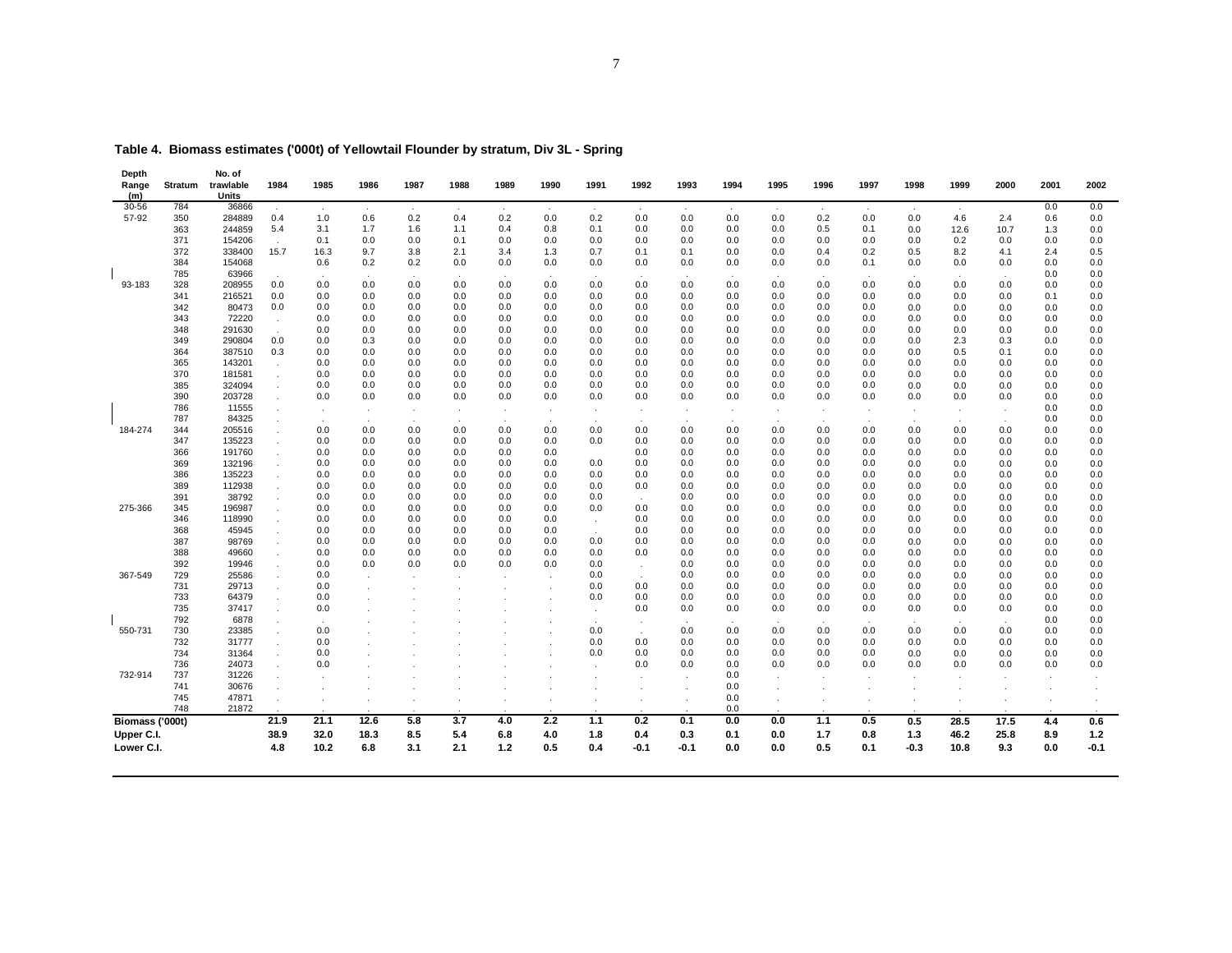| Depth           |                | No. of       |       |       |       |       |      |       |       |      |      |      |      |      |       |       |       |       |       |       |       |
|-----------------|----------------|--------------|-------|-------|-------|-------|------|-------|-------|------|------|------|------|------|-------|-------|-------|-------|-------|-------|-------|
| Range           | <b>Stratum</b> | trawlable    | 1984  | 1985  | 1986  | 1987  | 1988 | 1989  | 1990  | 1991 | 1992 | 1993 | 1994 | 1995 | 1996  | 1997  | 1998  | 1999  | 2000  | 2001  | 2002  |
| (m)             |                | <b>Units</b> |       |       |       |       |      |       |       |      |      |      |      |      |       |       |       |       |       |       |       |
| $= 56$          | 375            | 219,135      | 32.9  | 17.1  | 39.8  | 22.8  | 11.1 | 4.6   | 18.5  | 2.6  | 25.9 | 10.8 | 2.7  | 13.1 | 17.3  | 19.2  | 19.9  | 21.9  | 15.4  | 18.5  | 14.4  |
|                 | 376            | 206,204      | 6.2   | 13.8  | 13.8  | 16.2  | 2.6  | 25.1  | 14.6  | 29.6 | 4.6  | 1.1  | 0.1  | 0.6  | 1.1   | 25.5  | 20.5  | 31.0  | 15.0  | 52.3  | 10.4  |
| 57-92           | 360            | 411,583      | 43.9  | 19.0  | 4.6   | 3.1   | 1.0  | 25.1  | 5.0   | 5.0  | 10.4 | 3.6  | 1.0  | 16.3 | 28.0  | 16.1  | 32.0  | 76.5  | 26.2  | 60.2  | 87.9  |
|                 | 361            | 254,901      | 32.3  | 15.3  | 9.8   | 14.8  | 17.9 | 11.1  | 26.8  | 21.0 | 7.5  | 21.0 | 41.8 | 27.7 | 27.1  | 26.1  | 31.2  | 31.4  | 32.9  | 41.9  | 26.1  |
|                 | 362            | 346,654      | 30.1  | 11.1  | 21.2  | 14.0  | 12.2 | 8.5   | 10.5  | 8.5  | 1.0  | 14.2 | 0.5  | 0.1  | 28.9  | 33.7  | 38.8  | 57.6  | 56.3  | 42.9  | 4.3   |
|                 | 373            | 346,654      | 18.3  | 9.1   | 4.8   | 6.2   | 6.3  | 3.8   | 0.3   | 2.5  | 0.0  | 0.0  | 0.3  | 0.0  | 0.6   | 0.3   | 1.1   | 11.1  | 42.0  | 79.0  | 2.8   |
|                 | 374            | 128,069      | 3.9   | 2.7   | 1.1   | 0.6   | 0.3  | 0.0   | 0.1   | 0.0  | 0.1  | 0.0  | 0.0  | 0.1  | 0.9   | 0.4   | 0.1   | 8.8   | 9.5   | 3.1   | 1.3   |
|                 | 383            | 92,716       | 0.2   | 0.0   | 0.0   | 0.0   | 0.0  | 0.0   | 0.0   | 0.0  | 0.0  | 0.0  | 0.0  | 0.0  | 0.0   | 0.0   | 0.0   | 0.0   | 0.0   | 0.0   | 0.0   |
| 93-183          | 359            | 57,913       | 0.0   | 0.0   | 0.0   | 0.0   | 0.0  | 0.0   | 0.0   | 0.0  | 0.0  | 0.0  | 0.0  | 0.0  | 0.0   | 0.0   | 0.0   | 0.0   | 0.1   | 0.0   | 0.0   |
|                 | 377            | 13,756       | 0.0   | 0.0   | 0.0   | 0.0   | 0.0  | 0.0   | 0.0   | 0.0  | 0.0  | 0.0  | 0.0  | 0.0  | 0.0   | 0.0   | 0.0   | 0.0   | 0.0   | 0.0   | 0.0   |
|                 | 382            | 89,002       | 0.0   | 0.0   | 0.0   | 0.0   | 0.0  | 0.0   | 0.0   | 0.0  | 0.0  | 0.0  | 0.0  | 0.0  | 0.0   | 0.0   | 0.0   | 0.0   | 0.0   | 0.0   | 0.0   |
| 184-274         | 358            | 30,951       | 0.0   | 0.0   | 0.0   | 0.0   | 0.0  | 0.0   | 0.0   | 0.0  | 0.0  | 0.0  | 0.0  | 0.0  | 0.0   | 0.0   | 0.0   | 0.0   | 0.0   | 0.0   | 0.0   |
|                 | 378            | 19,121       | 0.0   | 0.0   | 0.0   | 0.0   | 0.0  | 0.0   | 0.0   | 0.0  | 0.0  | 0.0  | 0.0  | 0.0  | 0.0   | 0.0   | 0.0   | 0.0   | 0.0   | 0.0   | 0.0   |
|                 | 381            | 25,036       | 0.0   | 0.0   | 0.0   | 0.0   | 0.0  | 0.0   | 0.0   | 0.0  | 0.0  | 0.0  | 0.0  | 0.0  | 0.0   | 0.0   | 0.0   | 0.0   | 0.0   | 0.0   | 0.0   |
| 275-366         | 357            | 22,560       | 0.0   | 0.0   | 0.0   |       | 0.0  | 0.0   | 0.0   | 0.0  | 0.0  | 0.0  | 0.0  | 0.0  | 0.0   | 0.0   | 0.0   | 0.0   | 0.0   | 0.0   | 0.0   |
|                 | 379            | 14,581       | 0.0   | 0.0   | 0.0   | 0.0   | 0.0  | 0.0   | 0.0   | 0.0  | 0.0  | 0.0  | 0.0  | 0.0  | 0.0   | 0.0   | 0.0   | 0.0   | 0.0   | 0.0   | 0.0   |
|                 | 380            | 15,957       | 0.0   | 0.0   | 0.0   | 0.0   | 0.0  | 0.0   | 0.0   | 0.0  | 0.0  | 0.0  | 0.0  | 0.0  | 0.0   | 0.0   | 0.0   | 0.0   | 0.0   | 0.0   | 0.0   |
| 367-549         | 723            | 21,322       |       |       |       |       |      |       |       | 0.0  | 0.0  | 0.0  | 0.0  | 0.0  | 0.0   | 0.0   | 0.0   | 0.0   | 0.0   | 0.0   | 0.0   |
|                 | 725            | 14,444       |       |       |       |       |      |       |       | 0.0  |      | 0.0  | 0.0  | 0.0  | 0.0   | 0.0   | 0.0   | 0.0   | 0.0   | 0.0   | 0.0   |
|                 | 727            | 22,010       |       |       |       |       |      |       |       | 0.0  | 0.0  | 0.0  | 0.0  | 0.0  | 0.0   | 0.0   | 0.0   | 0.0   | 0.0   | 0.0   | 0.0   |
| 550-731         | 724            | 17,058       |       |       |       |       |      |       |       | 0.0  | 0.0  | 0.0  | 0.0  | 0.0  | 0.0   | 0.0   | 0.0   | 0.0   | 0.0   | 0.0   | 0.0   |
|                 | 726            | 9,904        |       |       |       |       |      |       |       | 0.0  | 0.0  | 0.0  | 0.0  | 0.0  | 0.0   | 0.0   | 0.0   | 0.0   | 0.0   | 0.0   | 0.0   |
|                 | 728            | 21,460       |       |       |       |       |      |       |       | 0.0  | 0.0  | 0.0  | 0.0  | 0.0  | 0.0   |       | 0.0   | 0.0   | 0.0   | 0.0   | 0.0   |
| 732-914         | 752            | 18,433       |       |       |       |       |      |       |       |      |      |      | 0.0  |      |       |       |       |       |       |       |       |
|                 | 756            | 14,581       |       |       |       |       |      |       |       |      |      |      | 0.0  |      |       |       |       |       |       |       |       |
|                 | 760            | 21,184       |       |       |       |       |      |       |       |      |      |      | 0.0  |      |       |       |       |       |       |       |       |
| Biomass ('000t) |                |              | 167.7 | 88.2  | 95.1  | 77.5  | 51.4 | 78.3  | 75.7  | 69.1 | 49.6 | 50.8 | 46.3 | 57.9 | 103.9 | 121.3 | 143.7 | 238.5 | 197.3 | 297.9 | 147.3 |
| Upper C.I.      |                |              | 223.2 | 111.9 | 135.2 | 108.5 | 71.4 | 115.4 | 108.1 | 95.3 | 79.1 | 86.5 | 81.5 | 87.2 | 129.7 | 171.7 | 192.6 | 305.8 | 248.4 | 447.6 | 192.1 |
| Lower C.I.      |                |              | 112.1 | 64.5  | 55.1  | 46.6  | 31.4 | 41.2  | 43.3  | 42.9 | 20.1 | 15.0 | 11.2 | 28.6 | 78.2  | 70.9  | 94.8  | 171.1 | 146.2 | 148.3 | 102.5 |
|                 |                |              |       |       |       |       |      |       |       |      |      |      |      |      |       |       |       |       |       |       |       |

**Table 5. Biomass estimates ('000t) of Yellowtail Flounder by stratum, Div 3N - Spring**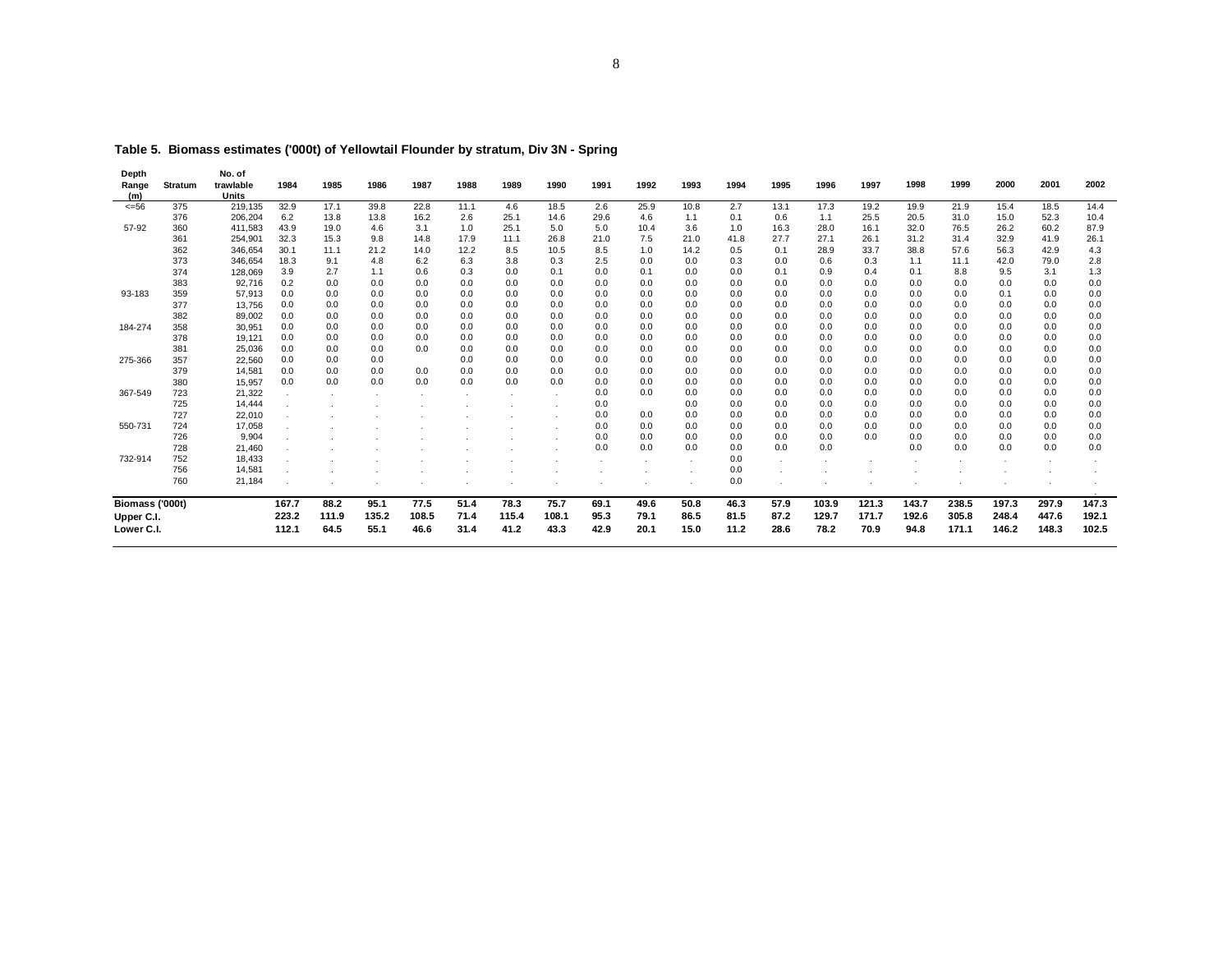| Depth           |         | No. of       |      |      |      |      |      |      |      |         |      |      |      |      |      |              |      |       |      |      |      |
|-----------------|---------|--------------|------|------|------|------|------|------|------|---------|------|------|------|------|------|--------------|------|-------|------|------|------|
| Range           | Stratum | trawlable    | 1984 | 1985 | 1986 | 1987 | 1988 | 1989 | 1990 | 1991    | 1992 | 1993 | 1994 | 1995 | 1996 | 1997         | 1998 | 1999  | 2000 | 2001 | 2002 |
| (m)             |         | <b>Units</b> |      |      |      |      |      |      |      |         |      |      |      |      |      |              |      |       |      |      |      |
| 57-92           | 330     | 287,365      | 0.2  | 1.9  | 0.7  | 0.2  | 0.2  | 0.3  | 0.2  | 1.1     | 0.0  | 0.0  | 0.0  | 0.0  | 0.3  | 0.1          | 0.0  | 0.1   | 6.8  | 0.7  | 0.5  |
|                 | 331     | 62,728       | 1.4  | 1.9  | 0.2  | 0.8  | 0.3  | 0.9  | 0.0  | 0.0     | 0.0  | 0.1  | 0.2  | 0.0  | 0.0  | 0.1          | 0.0  | 1.7   | 1.2  | 0.6  | 0.4  |
|                 | 338     | 261,091      | 3.3  | 2.8  | 1.4  | 0.5  | 5.1  | 1.7  | 1.4  | 1.3     | 2.1  | 1.4  | 0.7  | 1.3  | 8.0  | 6.5          | 5.5  | 7.2   | 4.7  | 14.1 | 3.3  |
|                 | 340     | 236,055      | 0.7  | 1.5  | 1.8  | 4.3  | 1.1  | 0.8  | 2.0  | 0.6     | 0.4  | 0.4  | 0.0  | 0.0  | 0.0  | 0.8          | 0.2  | 1.0   | 4.2  | 1.0  | 0.7  |
|                 | 351     | 346,654      | 12.4 | 13.0 | 11.7 | 6.0  | 11.2 | 6.9  | 8.4  | 4.0     | 1.1  | 0.8  | 0.0  | 0.1  | 4.7  | 9.2          | 6.2  | 31.1  | 12.1 | 15.4 | 4.8  |
|                 | 352     | 354,908      | 10.0 | 8.7  | 10.7 | 15.2 | 7.5  | 8.0  | 11.2 | 13.6    | 7.1  | 33.0 | 8.1  | 5.5  | 46.0 | 25.6         | 29.7 | 39.1  | 35.5 | 26.7 | 33.2 |
|                 | 353     | 17.6353.31   | 0.2  | 7.6  | 2.8  | 13.4 | 0.3  | 0.9  | 1.7  | 2.3     | 0.8  | 5.3  | 0.2  | 5.6  | 10.7 | 9.9          | 16.0 | 18.2  | 7.4  | 4.4  | 6.6  |
| 93-183          | 329     | 236,743      | 0.0  | 0.0  | 0.0  | 0.0  | 0.0  | 0.0  | 0.0  | 0.0     | 0.0  | 0.0  | 0.0  | 0.0  | 0.0  | 0.0          | 0.0  | 0.0   | 0.0  | 0.0  | 0.0  |
|                 | 332     | 144,026      | 0.0  | 0.0  | 1.1  | 0.7  | 0.0  | 1.7  | 0.1  | 0.1     | 0.1  | 0.9  | 0.0  | 0.1  | 0.5  | 0.1          | 0.3  | 0.3   | 0.0  | 0.3  | 1.4  |
|                 | 337     | 130,408      | 0.0  | 0.0  | 0.1  | 0.1  | 0.1  | 0.2  | 0.0  | 0.0     | 0.1  | 0.6  | 0.0  | 0.0  | 0.3  | 0.8          | 0.0  | 0.1   | 0.1  | 0.0  | 0.5  |
|                 | 339     | 80,473       | 0.1  | 0.0  | 0.0  | 0.0  | 0.0  | 0.0  | 0.0  | 0.0     | 0.0  | 0.0  | 0.0  | 0.0  | 0.0  | 0.0          | 0.0  | 0.0   | 0.1  | 0.9  | 0.0  |
|                 | 354     | 65,204       | 0.0  | 0.0  | 0.0  | 0.0  | 0.0  | 0.0  | 0.0  | 0.1     | 0.0  | 0.0  | 0.0  | 0.0  | 0.1  | 0.0          | 0.0  | 0.0   | 0.0  | 0.0  | 0.0  |
| 184-274         | 355     | 14,169       | 0.0  | 0.0  | 0.0  | 0.0  | 0.0  | 0.0  | 0.0  | 0.0     | 0.0  | 0.0  | 0.0  | 0.0  | 0.0  | 0.0          | 0.0  | 0.0   | 0.0  | 0.0  | 0.0  |
|                 | 333     | 20,772       | 0.0  | 0.0  | 0.0  | 0.0  | 0.0  | 0.0  | 0.0  | 0.0     | 0.0  | 0.0  | 0.0  | 0.0  | 0.0  | 0.0          | 0.0  | 0.0   | 0.0  | 0.0  | 0.0  |
|                 | 336     | 16,645       | 0.0  | 0.0  | 0.0  | 0.0  | 0.0  | 0.0  | 0.0  | 0.0     | 0.0  | 0.0  | 0.0  | 0.0  | 0.0  | 0.0          | 0.0  | 0.0   | 0.0  | 0.0  | 0.0  |
| 275-366         | 334     | 12,656       | 0.0  | 0.0  | 0.0  | 0.0  | 0.0  | 0.0  | 0.0  | 0.0     | 0.0  | 0.0  | 0.0  | 0.0  | 0.0  | 0.0          | 0.0  | 0.0   | 0.0  | 0.0  | 0.0  |
|                 | 335     | 7,979        | 0.0  | 0.0  | 0.0  | 0.0  | 0.0  | 0.0  | 0.0  | 0.0     | 0.0  | 0.0  | 0.0  | 0.0  | 0.0  | 0.0          | 0.0  | 0.0   | 0.0  | 0.0  | 0.0  |
|                 | 356     | 8,391        | 0.0  | 0.0  | 0.0  | 0.0  | 0.0  | 0.0  | 0.0  | 0.0     | 0.0  | 0.0  | 0.0  | 0.0  | 0.0  | 0.0          | 0.0  | 0.0   | 0.0  | 0.0  | 0.0  |
| 367-549         | 717     | 12,793       |      |      |      |      |      |      |      | 0.0     | 0.0  | 0.0  | 0.0  | 0.0  | 0.0  | 0.0          | 0.0  | 0.0   | 0.0  | 0.0  | 0.0  |
|                 | 719     | 10,455       |      |      |      |      |      |      |      | 0.0     | 0.0  | 0.0  | 0.0  | 0.0  | 0.0  | 0.0          | 0.0  | 0.0   | 0.0  | 0.0  | 0.0  |
|                 | 721     | 10,455       |      |      |      |      |      |      |      | 0.0     | 0.0  | 0.0  | 0.0  | 0.0  | 0.0  | 0.0          | 0.0  | 0.0   | 0.0  | 0.0  | 0.0  |
| 550-731         | 718     | 15,269       |      |      |      |      |      |      |      | 0.0     | 0.0  | 0.0  | 0.0  | 0.0  | 0.0  | 0.0          | 0.0  | 0.0   | 0.0  | 0.0  | 0.0  |
|                 | 720     | 14,444       |      |      |      |      |      |      |      | 0.0     | 0.0  | 0.0  | 0.0  | 0.0  | 0.0  | 0.0          | 0.0  | 0.0   | 0.0  | 0.0  | 0.0  |
|                 | 722     | 12,793       |      |      |      |      |      |      |      | 0.0     | 0.0  | 0.0  | 0.0  | 0.0  | 0.0  | 0.0          | 0.0  | 0.0   | 0.0  | 0.0  | 0.0  |
| 732-914         | 764     | 14,444       |      |      |      |      |      |      |      | $\cdot$ |      |      | 0.0  |      |      | $\mathbf{r}$ |      |       |      |      |      |
|                 | 772     | 18,571       |      |      |      |      |      |      |      |         |      |      | 0.0  |      |      |              |      |       |      |      |      |
| Biomass ('000t) |         |              | 28.2 | 37.5 | 30.5 | 41.2 | 25.8 | 21.5 | 25.1 | 23.3    | 11.6 | 42.4 | 9.2  | 12.7 | 70.6 | 53.2         | 58.0 | 98.7  | 72.1 | 63.6 | 51.6 |
| Upper C.I.      |         |              | 45.6 | 50.7 | 41.4 | 59.0 | 36.2 | 28.5 | 37.8 | 36.3    | 17.0 | 84.5 | 18.0 | 22.2 | 96.3 | 82.9         | 80.2 | 130.8 | 93.9 | 91.9 | 83.7 |
| Lower C.I.      |         |              | 10.1 | 24.3 | 19.5 | 23.5 | 15.5 | 14.4 | 12.4 | 10.3    | 6.2  | 0.3  | 0.5  | 3.3  | 44.9 | 23.5         | 35.9 | 66.6  | 50.4 | 35.4 | 19.5 |
|                 |         |              |      |      |      |      |      |      |      |         |      |      |      |      |      |              |      |       |      |      |      |

**Table 6. Biomass estimates ('000t) of Yellowtail Flounder by stratum, Div 30 - Spring**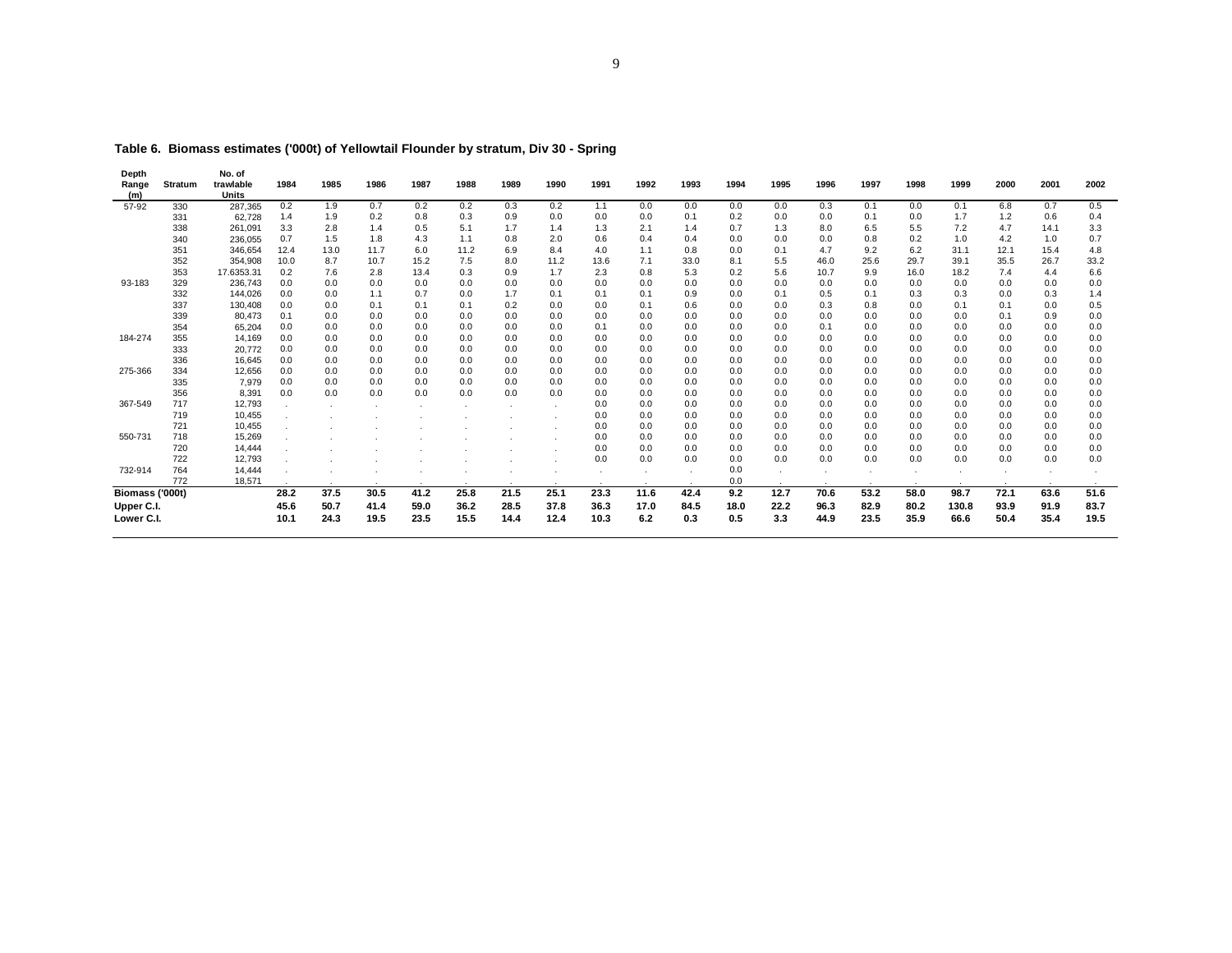| Depth<br>Range<br>(m) | Stratum          | No. of<br>trawlable<br><b>Units</b> | 1990                 | 1991                                         | 1992               | 1993                            | 1994                                         | 1995         | 1996       | 1997       | 1998       | 1999       | 2000        | 2001        | 2002       |
|-----------------------|------------------|-------------------------------------|----------------------|----------------------------------------------|--------------------|---------------------------------|----------------------------------------------|--------------|------------|------------|------------|------------|-------------|-------------|------------|
| $30 - 56$<br>TOTAL    | 784              | 36,866                              | 0.0                  | 0.0                                          | 0.0                | 0.0                             | 0.0                                          | 0.0          | 0.0<br>0.0 | 0.0<br>0.0 | 0.0<br>0.0 | 0.0        | 0.1<br>0.0  | 0.0<br>0.0  | 0.0<br>0.0 |
| $57 - 92$             | 350              | 284,889                             | 0.8                  | 0.1                                          | 0.1                | 0.0                             | 0.0                                          | 0.0          | 0.0        | 0.0        | 0.1        | 0.2        | 0.3         | 1.2         | 1.7        |
|                       | 363<br>371       | 244,859<br>154,206                  | 0.7<br>0.0           | 0.1<br>0.0                                   | 0.2<br>0.0         | 0.0<br>0.0                      | 0.0<br>0.0                                   | 0.6<br>0.0   | 0.4<br>0.0 | 0.2<br>0.0 | 3.9<br>0.0 | 8.9<br>0.0 | 10.2<br>0.0 | 10.1<br>0.0 | 3.1<br>0.0 |
|                       | 372              | 338,400                             | 0.6                  | 0.8                                          | 0.6                | 1.1                             | 0.0                                          | 0.6          | 1.8        | 1.1        | 1.2        | 0.5        | 1.8         | 14.2        | 8.6        |
|                       | 384<br>785       | 154,068<br>63,966                   | 0.0                  | 0.0                                          | 0.0                | 0.0                             | 0.0                                          | 0.0          | 0.0<br>0.0 | 0.0<br>0.0 | 0.0<br>0.0 | 0.0        | 0.0<br>0.0  | 0.0<br>0.0  | 0.0<br>0.0 |
| <b>TOTAL</b>          |                  |                                     | 2.1                  | 1.0                                          | 0.9                | 1.1                             | 0.0                                          | 1.2          | 2.2        | 1.3        | 5.2        | 9.6        | 12.4        | 25.5        | 13.5       |
| $93 - 183$            | 328              | 208,955                             | 0.0                  | 0.0                                          | 0.0                | 0.0                             | 0.0                                          | 0.0          | 0.0        | 0.0        | 0.0        | 0.0        | 0.0         | 0.0         | 0.0        |
|                       | 341<br>342       | 216,521<br>80,473                   | 0.0<br>0.0           | 0.0<br>0.0                                   | 0.0<br>0.0         | 0.0<br>0.0                      | 0.0<br>0.0                                   | 0.0<br>0.0   | 0.0<br>0.0 | 0.0<br>0.0 | 0.0<br>0.0 | 0.0<br>0.0 | 0.0<br>0.0  | 0.0<br>0.0  | 0.0<br>0.0 |
|                       | 343              | 72,220                              | 0.0                  | 0.0                                          | 0.0                | 0.0                             | 0.0                                          | 0.0          | 0.0        | 0.0        | 0.0        | 0.0        | 0.0         | 0.0         | 0.0        |
|                       | 348<br>349       | 291,630<br>290,804                  | 0.0<br>0.0           | 0.0<br>0.0                                   | 0.0<br>0.0         | 0.0                             | 0.0<br>0.0                                   | 0.0<br>0.0   | 0.0<br>0.0 | 0.0<br>0.0 | 0.0<br>0.0 | 0.0<br>0.0 | 0.0<br>0.0  | 0.0<br>0.0  | 0.0<br>0.1 |
|                       | 364<br>365       | 387,510<br>143,201                  | 0.0<br>0.0           | 0.0<br>0.0                                   | 0.1<br>0.0         | 0.0<br>0.0                      | 0.0<br>0.0                                   | 0.0<br>0.0   | 0.0<br>0.0 | 0.0<br>0.0 | 0.0<br>0.0 | 0.0<br>0.0 | 0.0         | 0.0<br>0.0  | 0.0<br>0.0 |
|                       | 370              | 181,581                             | 0.0                  | 0.0                                          | 0.0                | 0.0                             | 0.0                                          | 0.0          | 0.0        | 0.0        | 0.0        | 0.0        | 0.0         | 0.0         | 0.0        |
|                       | 385<br>390       | 324,094<br>203,728                  | 0.0<br>0.0           | 0.0<br>0.0                                   | 0.0<br>0.0         | 0.0<br>0.0                      | 0.0<br>0.0                                   | 0.0<br>0.0   | 0.0<br>0.0 | 0.0<br>0.0 | 0.0<br>0.0 | 0.0<br>0.0 | 0.0<br>0.0  | 0.0<br>0.0  | 0.0<br>0.0 |
|                       | 786              | 11,555                              |                      |                                              |                    |                                 |                                              |              | 0.0        | 0.0        | 0.0        |            | 0.0         | 0.0         | 0.0        |
|                       | 787<br>788       | 84,325<br>35,903                    |                      |                                              |                    |                                 |                                              |              | 0.0<br>0.0 | 0.0<br>0.0 | 0.0<br>0.0 |            | 0.0<br>0.0  | 0.0<br>0.0  | 0.0<br>0.0 |
|                       | 790<br>793       | 12,243<br>9,904                     |                      |                                              |                    |                                 |                                              |              | 0.0<br>0.0 | 0.0<br>0.0 | 0.0<br>0.0 |            | 0.0         | 0.0         | 0.0        |
|                       | 794              | 29,713                              |                      |                                              |                    |                                 |                                              |              | 0.0        | 0.0        | 0.0        |            | 0.0<br>0.0  | 0.0<br>0.0  | 0.0<br>0.0 |
|                       | 797<br>799       | 13,481<br>9,904                     |                      |                                              |                    |                                 |                                              |              | 0.0<br>0.0 | 0.0<br>0.0 | 0.0<br>0.0 |            | 0.0<br>0.0  | 0.0<br>0.0  | 0.0<br>0.0 |
| <b>TOTAL</b>          |                  |                                     | 0.0                  | 0.0                                          | 0.1                | 0.0                             | 0.0                                          | 0.0          | 0.0        | 0.0        | 0.0        | 0.0        | 0.0         | 0.0         | 0.1        |
| 184 - 274             | 344              | 217,622                             | 0.0                  | 0.0                                          | 0.0                | 0.0                             | 0.0                                          | 0.0          | 0.0        | 0.0        | 0.0        | 0.0        | 0.0         | 0.0         | 0.0        |
|                       | 347<br>366       | 135,223<br>191,760                  | 0.0                  | 0.0                                          | 0.0                | 0.0                             | 0.0                                          | 0.0          | 0.0        | 0.0        | 0.0        | 0.0        | 0.0         | 0.0         | 0.0        |
|                       | 369              | 132,196                             | 0.0<br>0.0           | 0.0<br>0.0                                   | 0.0<br>0.0         | 0.0<br>0.0                      | 0.0<br>0.0                                   | 0.0<br>0.0   | 0.0<br>0.0 | 0.0<br>0.0 | 0.0<br>0.0 | 0.0<br>0.0 | 0.0<br>0.0  | 0.0<br>0.0  | 0.0<br>0.0 |
|                       | 386<br>389       | 135,223<br>112,938                  | 0.0<br>0.0           | 0.0<br>0.0                                   | 0.0<br>0.0         | 0.0<br>0.0                      | 0.0<br>0.0                                   | 0.0<br>0.0   | 0.0<br>0.0 | 0.0<br>0.0 | 0.0<br>0.0 | 0.0<br>0.0 | 0.0<br>0.0  | 0.0<br>0.0  | 0.0<br>0.0 |
|                       | 391              | 38,792                              | 0.0                  | 0.0                                          | 0.0                | 0.0                             | 0.0                                          | 0.0          | 0.0        | 0.0        | 0.0        | 0.0        | 0.0         | 0.0         | 0.0        |
| <b>TOTAL</b>          | 795              | 22,560                              | 0.0                  | 0.0                                          | 0.0                | 0.0                             | 0.0                                          | 0.0          | 0.0<br>0.0 | 0.0<br>0.0 | 0.0<br>0.0 | 0.0        | 0.0<br>0.0  | 0.0<br>0.0  | 0.0<br>0.0 |
| 184 - 366             | 789              | 9,904                               |                      |                                              |                    |                                 |                                              |              | 0.0        | 0.0        | 0.0        |            | 0.0         | 0.0         | 0.0        |
|                       | 791              | 31,226                              | $\cdot$              |                                              |                    | $\cdot$<br>$\ddot{\phantom{0}}$ |                                              | $\cdot$<br>÷ | 0.0        | 0.0        | 0.0        |            | 0.0         | 0.0         | 0.0        |
| <b>TOTAL</b>          | 798              | 13,756                              | 0.0                  | 0.0                                          | 0.0                | 0.0                             | 0.0                                          | 0.0          | 0.0<br>0.0 | 0.0<br>0.0 | 0.0<br>0.0 | 0.0        | 0.0<br>0.0  | 0.0<br>0.0  | 0.0<br>0.0 |
| $275 - 366$           | 345              | 196,987                             | 0.0                  | 0.0                                          | 0.0                | 0.0                             | 0.0                                          | 0.0          | 0.0        | 0.0        | 0.0        | 0.0        | 0.0         | 0.0         | 0.0        |
|                       | 346              | 118,990                             | 0.0                  | 0.0                                          | 0.0                | 0.0                             | 0.0                                          | 0.0          | 0.0        | 0.0        | 0.0        | 0.0        | 0.0         | 0.0         | 0.0        |
|                       | 368<br>387       | 45,945<br>98,769                    | 0.0<br>0.0           | 0.0<br>0.0                                   | 0.0<br>0.0         | 0.0<br>0.0                      | 0.0<br>0.0                                   | 0.0<br>0.0   | 0.0<br>0.0 | 0.0<br>0.0 | 0.0<br>0.0 | 0.0<br>0.0 | 0.0<br>0.0  | 0.0<br>0.0  | 0.0<br>0.0 |
|                       | 388              | 49,660                              | 0.0                  | 0.0                                          | 0.0                | 0.0                             | 0.0                                          | 0.0          | 0.0        | 0.0        | 0.0        | 0.0        | 0.0         | 0.0         | 0.0        |
|                       | 392<br>796       | 19,946<br>24,073                    | 0.0                  | 0.0                                          | 0.0                | 0.0                             | 0.0                                          | 0.0          | 0.0<br>0.0 | 0.0<br>0.0 | 0.0<br>0.0 | 0.0        | 0.0<br>0.0  | 0.0<br>0.0  | 0.0<br>0.0 |
| <b>TOTAL</b>          |                  |                                     | 0.0                  | 0.0                                          | 0.0                | 0.0                             | 0.0                                          | 0.0          | 0.0        | 0.0        | 0.0        | 0.0        | 0.0         | 0.0         | 0.0        |
| 367 - 549             | 729              | 25,586                              | 0.0                  | 0.0                                          | 0.0                | 0.0                             | 0.0                                          | 0.0          | 0.0        | 0.0        | 0.0        | 0.0        | 0.0         | 0.0         | 0.0        |
|                       | 731<br>733       | 29,713<br>64,379                    | 0.0<br>0.0           | 0.0<br>0.0                                   | 0.0<br>0.0         | 0.0<br>0.0                      | 0.0<br>0.0                                   | 0.0<br>0.0   | 0.0        | 0.0<br>0.0 | 0.0<br>0.0 | 0.0<br>0.0 | 0.0<br>0.0  | 0.0<br>0.0  | 0.0<br>0.0 |
|                       | 735              | 37,417                              |                      | 0.0                                          | 0.0                | 0.0                             | 0.0                                          | 0.0          | 0.0        | 0.0        | 0.0        | 0.0        | 0.0         | 0.0         | 0.0        |
| <b>TOTAL</b>          | 792              | 6,878                               | 0.0                  | 0.0                                          | 0.0                | 0.0                             | 0.0                                          | 0.0          | 0.0<br>0.0 | 0.0<br>0.0 | 0.0<br>0.0 | 0.0        | 0.0<br>0.0  | 0.0<br>0.0  | 0.0<br>0.0 |
| 550 - 731             | 730              | 23,385                              | $\sim$               | 0.0                                          | 0.0                | 0.0                             | 0.0                                          | 0.0          | 0.0        | 0.0        | 0.0        | 0.0        | 0.0         | 0.0         | 0.0        |
|                       | 732              | 31,777                              | 0.0                  | 0.0                                          | 0.0                | 0.0                             | 0.0                                          | 0.0          | 0.0        | 0.0        | 0.0        | 0.0        | 0.0         | 0.0         | 0.0        |
|                       | 734<br>736       | 31,364<br>24,073                    | 0.0<br>0.0           | 0.0<br>0.0                                   | 0.0<br>0.0         | 0.0<br>0.0                      | 0.0<br>0.0                                   | 0.0<br>0.0   | 0.0<br>0.0 | 0.0<br>0.0 | 0.0<br>0.0 | 0.0<br>0.0 | 0.0<br>0.0  | 0.0<br>0.0  | 0.0<br>0.0 |
| <b>TOTAL</b>          |                  |                                     | 0.0                  | 0.0                                          | 0.0                | 0.0                             | 0.0                                          | 0.0          | 0.0        | 0.0        | 0.0        | 0.0        | 0.0         | 0.0         | 0.0        |
|                       | Table 26. Cont'd |                                     |                      |                                              |                    |                                 |                                              |              |            |            |            |            |             |             |            |
| Depth                 |                  | No. of                              |                      |                                              |                    |                                 |                                              |              |            |            |            |            |             |             |            |
| Range<br>(m)          | Stratum          | trawlable<br>Units                  | 1990                 | 1991                                         | 1992               | 1993                            | 1994                                         | 1995         | 1996       | 1997       | 1998       | 1999       | 2000        | 2001        | 2002       |
| 732 - 914             | 737<br>741       | 31.226<br>30,676                    | $\cdot$<br>$\cdot$   | $\cdot$<br>$\ddot{\phantom{0}}$              | $\cdot$<br>$\cdot$ | $\cdot$<br>$\cdot$              | $\cdot$<br>l,                                | 0.0          | 0.0<br>0.0 | 0.0<br>0.0 | 0.0<br>0.0 | 0.0<br>0.0 | 0.0<br>0.0  | 0.0<br>0.0  | 0.0<br>0.0 |
|                       | 745              | 47,871                              | $\cdot$              | $\ddot{\phantom{0}}$                         | $\cdot$            | $\ddot{\phantom{a}}$            | l.                                           | ÷            | 0.0        | 0.0        | 0.0        | 0.0        | 0.0         | 0.0         | 0.0        |
| <b>TOTAL</b>          | 748              | 21,872                              | 0.0                  | 0.0                                          | 0.0                | 0.0                             | 0.0                                          | 0.0          | 0.0<br>0.0 | 0.0<br>0.0 | 0.0<br>0.0 | 0.0<br>0.0 | 0.0<br>0.0  | 0.0<br>0.0  | 0.0<br>0.0 |
| 915-1097              | 738              | 30,401                              |                      |                                              |                    |                                 |                                              | 0.0          | 0.0        | 0.0        | 0.0        | 0.0        | 0.0         | 0.0         | 0.0        |
|                       | 742              | 28,338                              | $\cdot$<br>$\cdot$   | $\ddot{\phantom{0}}$<br>$\ddot{\phantom{0}}$ | $\cdot$<br>$\cdot$ | $\cdot$<br>$\cdot$              | $\ddot{\phantom{0}}$<br>$\ddot{\phantom{0}}$ | ٠            | 0.0        | 0.0        | 0.0        | 0.0        | 0.0         | 0.0         | 0.0        |
|                       | 746<br>749       | 53,924<br>17,333                    | $\cdot$              | $\ddot{\phantom{0}}$                         | $\cdot$            | $\cdot$                         |                                              | ÷            | 0.0<br>0.0 | 0.0<br>0.0 | 0.0<br>0.0 | 0.0        | 0.0<br>0.0  | 0.0<br>0.0  | 0.0<br>0.0 |
| <b>TOTAL</b>          |                  |                                     | 0.0                  | 0.0                                          | 0.0                | 0.0                             | 0.0                                          | 0.0          | 0.0        | 0.0        | 0.0        | 0.0        | 0.0         | 0.0         | 0.0        |
| 1098-1280             | 739              | 34,941                              | $\cdot$              |                                              | $\cdot$            | $\ddot{\phantom{0}}$            | $\ddot{\phantom{0}}$                         | ÷,           | 0.0        | 0.0        | 0.0        | 0.0        | 0.0         | 0.0         | 0.0        |
|                       | 743              | 29,025                              | $\ddot{\phantom{0}}$ | $\cdot$                                      | $\cdot$            | $\ddot{\phantom{0}}$            |                                              | ÷,           | 0.0        | 0.0        | 0.0        | 0.0        | 0.0         | 0.0         | 0.0        |
|                       | 747<br>750       | 99,594<br>76,484                    | $\cdot$              | $\cdot$                                      | $\cdot$            | ÷,                              | $\cdot$                                      | ÷            | 0.0<br>0.0 | 0.0<br>0.0 | 0.0<br>0.0 | 0.0<br>0.0 | 0.0<br>0.0  | 0.0<br>0.0  | 0.0<br>0.0 |
| <b>TOTAL</b>          |                  |                                     | 0.0                  | 0.0                                          | 0.0                | 0.0                             | 0.0                                          | 0.0          | 0.0        | 0.0        | 0.0        | 0.0        | 0.0         | 0.0         | 0.0        |
| 1281-1463             | 740              | 36,316                              | $\cdot$              | $\ddot{\phantom{0}}$                         | $\cdot$            | $\cdot$                         | l,                                           | $\cdot$      | 0.0        | 0.0        | 0.0        | 0.0        | 0.0         | 0.0         | 0.0        |
|                       | 744<br>751       | 38,517<br>31,501                    | ×,                   | $\ddot{\phantom{0}}$                         | $\cdot$            | $\cdot$                         | $\cdot$                                      | $\cdot$      | 0.0<br>0.0 | 0.0<br>0.0 | 0.0<br>0.0 | 0.0        | 0.0<br>0.0  | 0.0<br>0.0  | 0.0<br>0.0 |
| <b>TOTAL</b>          |                  |                                     | 0.0                  | 0.0                                          | 0.0                | 0.0                             | 0.0                                          | 0.0          | 0.0        | 0.0        | 0.0        | 0.0        | 0.0         | 0.0         | 0.0        |
| Biomass ('000t)       |                  |                                     | 2.1                  | 1.0                                          | 0.9                | 1.1                             | 0.0                                          | $1.2$        | 2.2        | 1.3        | 5.2        | 9.6        | 12.5        | 25.5        | 13.6       |
| Upper C.I.            |                  |                                     | 4.1                  | 1.6                                          | 1.5                | 2.7                             | 0.1                                          | 2.2          | 5.3        | 3.1        | 12.8       | 23.6       | 23.4        | 39.7        | 21.7       |
| Lower C.I.            |                  |                                     | 0.0                  | 0.4                                          | 0.4                | -0.5                            | 0.0                                          | 0.3          | $-0.8$     | $-0.5$     | $-2.4$     | $-4.4$     | 1.6         | 11.3        | 5.4        |

**Table 7. Biomass ('000t) of yellowtail by stratum, Div 3L - Fall**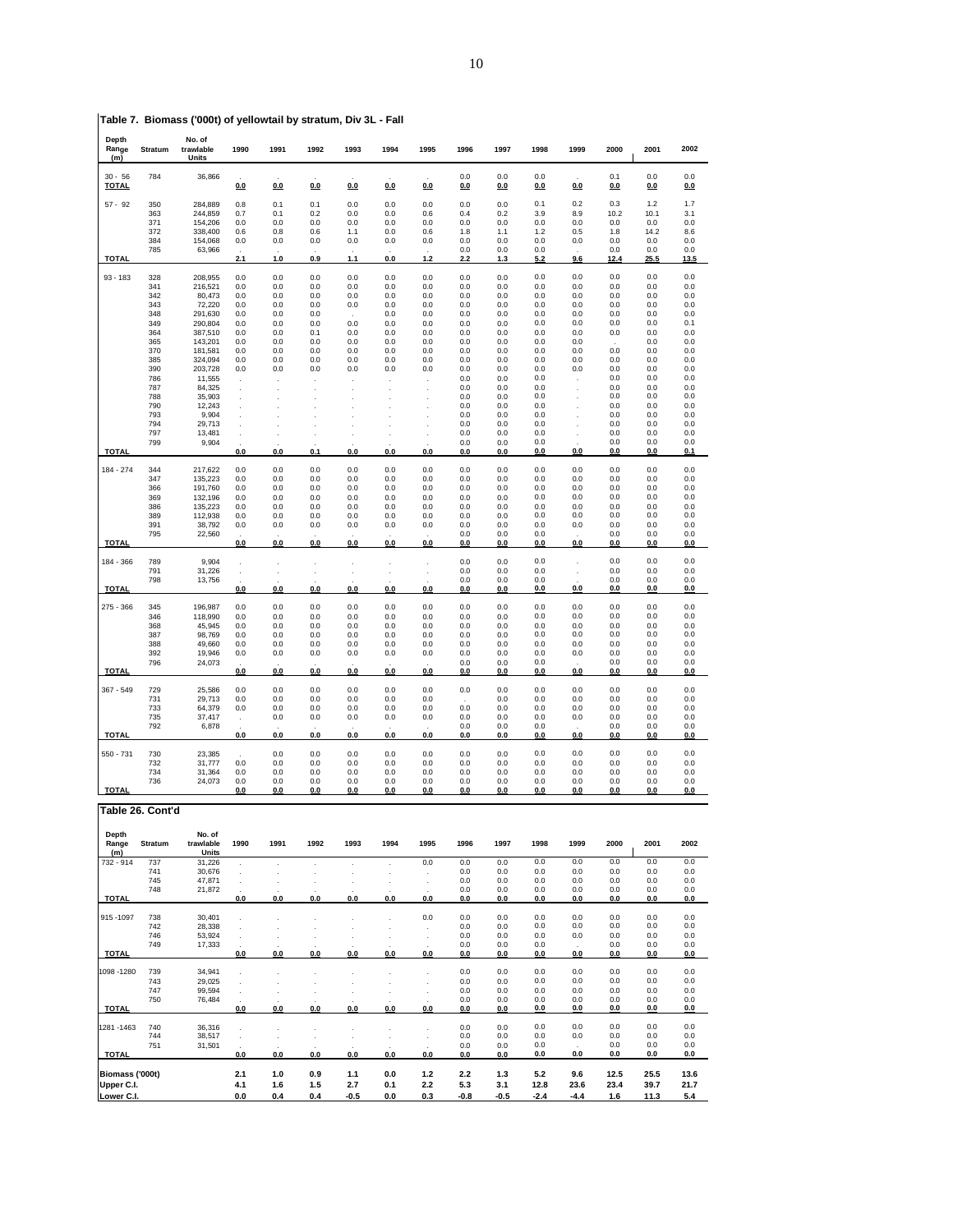| Depth<br>Range<br>(m) | <b>Stratum</b> | No. of<br>trawlable<br><b>Units</b> | 1990        | 1991        | 1992 | 1993        | 1994         | 1995         | 1996         | 1997         | 1998         | 1999         | 2000          | 2001          | 2002         |
|-----------------------|----------------|-------------------------------------|-------------|-------------|------|-------------|--------------|--------------|--------------|--------------|--------------|--------------|---------------|---------------|--------------|
| $<=56$                | 375<br>376     | 219,135<br>206,204                  | 3.2<br>20.1 | 5.1<br>10.9 | 10.8 | 8.0<br>31.3 | 31.1<br>10.2 | 14.8<br>24.4 | 12.0<br>24.2 | 15.4<br>32.5 | 19.1<br>35.9 | 24.6<br>37.7 | 25.4<br>125.2 | 39.0<br>123.2 | 32.7<br>47.4 |
| <b>TOTAL</b>          |                |                                     | 23.3        | <b>16.0</b> | 10.8 | 39.3        | 41.3         | 39.2         | 36.2         | 47.9         | 55.0         | 62.3         | 150.6         | 162.2         | 80.0         |
| $57 - 92$             | 360            | 411,583                             | 6.7         | 8.3         | 8.0  | 24.8        | 11.2         | 16.3         | 36.8         | 47.2         | 56.1         | 60.6         | 61.0          | 42.2          | 83.8         |
|                       | 361            | 254,901                             | 9.5         | 19.6        | 24.3 | 29.8        | 41.0         | 34.1         | 31.2         | 36.4         | 37.3         | 17.7         | 10.4          | 59.8          | 47.2         |
|                       | 362            | 346,654                             | 6.8         | 6.4         | 1.0  | 0.3         | 1.0          | 12.1         | 8.0          | 27.6         | 18.8<br>5.4  | 35.1<br>6.1  | 17.5<br>8.1   | 54.8<br>41.3  | 33.9<br>23.0 |
|                       | 373<br>374     | 346,654<br>128,069                  | 0.2<br>0.0  | 0.5<br>0.1  | 0.0  | 0.0<br>0.0  | 0.9<br>0.0   | 1.0<br>0.0   | 0.0<br>1.1   | 4.2<br>0.8   | 1.0          | 10.0         | 5.2           | 8.6           | 4.4          |
|                       | 383            | 92,716                              | 0.0         | 0.0         |      | 0.0         | 0.0          | 0.0          | 0.0          | 0.0          | 0.0          | 0.0          | 0.0           | 0.0           | 0.0          |
| <b>TOTAL</b>          |                |                                     | 23.2        | 34.9        | 33.3 | 54.9        | 54.1         | 63.5         | 77.1         | 116.2        | 118.6        | 129.5        | 102.2         | 206.7         | 192.3        |
| $93 - 183$            | 359            | 57,913                              | 0.0         | 0.0         | 0.0  | 0.0         | 0.0          | 0.0          | 0.0          | 0.0          | 0.0          | 0.0          | 0.0           | 0.0           | 0.3          |
|                       | 377            | 13,756                              | 0.0         |             | 0.0  | 0.0         | 0.0          | 0.0          | 0.0          | 0.0          | 0.0          | 0.0          | 0.0           | 0.0           | 0.0          |
|                       | 382            | 89,002                              | 0.0         | 0.0         | 0.0  | 0.0         | 0.0          | 0.0          | 0.0          | 0.0          | 0.0          | 0.0          | 0.0           | 0.0           | 0.0          |
| <b>TOTAL</b>          |                |                                     | 0.0         | 0.0         | 0.0  | 0.0         | 0.0          | 0.0          | 0.0          | 0.0          | 0.0          | 0.0          | 0.0           | 0.0           | 0.3          |
| 184 - 274             | 358            | 30,951                              | 0.0         | 0.0         | 0.0  | 0.0         | 0.0          | 0.0          | 0.0          | 0.0          | 0.0          | 0.0          | 0.0           | 0.0           | 0.0          |
|                       | 378            | 19,121                              | 0.0         | 0.0         | 0.0  | 0.0         | 0.0          | 0.0          | 0.0          | 0.0          | 0.0          | 0.0          | 0.0           | 0.0           | 0.0          |
|                       | 381            | 25,036                              | ÷.          | 0.0         |      | 0.0         | 0.0          | 0.0          | 0.0          | 0.0          | 0.0          | 0.0          | 0.0           | 0.0           | 0.0          |
| <b>TOTAL</b>          |                |                                     | 0.0         | 0.0         | 0.0  | 0.0         | 0.0          | 0.0          | 0.0          | 0.0          | 0.0          | 0.0          | 0.0           | 0.0           | 0.0          |
| $275 - 366$           | 357            | 22,560                              | 0.0         | 0.0         | 0.0  | 0.0         | 0.0          | 0.0          | 0.0          | 0.0          | 0.0          | 0.0          | 0.0           | 0.0           | 0.0          |
|                       | 379            | 14,581                              | 0.0         | $\cdot$     | 0.0  | 0.0         | 0.0          | 0.0          | 0.0          | 0.0          | 0.0          | 0.0          | 0.0           | 0.0           | 0.0          |
|                       | 380            | 15,957                              | ÷,          | 0.0         |      | 0.0         | 0.0          | 0.0          | 0.0          | 0.0          | 0.0          | 0.0          | 0.0           | 0.0           | 0.0          |
| <b>TOTAL</b>          |                |                                     | 0.0         | 0.0         | 0.0  | 0.0         | 0.0          | 0.0          | 0.0          | 0.0          | 0.0          | 0.0          | 0.0           | 0.0           | 0.0          |
| 367 - 549             | 723            | 21,322                              |             | 0.0         |      | 0.0         | 0.0          | 0.0          | 0.0          | 0.0          | 0.0          | 0.0          | 0.0           | 0.0           | 0.0          |
|                       | 725            | 14,444                              |             |             | 0.0  | 0.0         | 0.0          | 0.0          | 0.0          | 0.0          | 0.0          | 0.0          | 0.0           | 0.0           | 0.0          |
|                       | 727            | 22,010                              |             |             |      | 0.0         | 0.0          | 0.0          | 0.0          | 0.0          | 0.0          | 0.0          | 0.0           | 0.0           | 0.0          |
| <b>TOTAL</b>          |                |                                     | 0.0         | 0.0         | 0.0  | 0.0         | 0.0          | 0.0          | 0.0          | 0.0          | 0.0          | 0.0          | 0.0           | 0.0           | 0.0          |
| $550 - 731$           | 724            | 17,058                              |             | 0.0         |      | 0.0         | 0.0          | 0.0          | 0.0          | 0.0          | 0.0          | 0.0          | 0.0           | 0.0           | 0.0          |
|                       | 726            | 9,904                               | $\cdot$     |             |      | 0.0         | 0.0          | 0.0          | 0.0          | 0.0          | 0.0          | 0.0          | 0.0           | 0.0           | 0.0          |
|                       | 728            | 21,460                              | $\cdot$     | $\cdot$     |      | $\cdot$     | 0.0          | 0.0          | 0.0          | 0.0          | 0.0          | 0.0          | 0.0           | 0.0           | 0.0          |
| <b>TOTAL</b>          |                |                                     | 0.0         | 0.0         | 0.0  | 0.0         | 0.0          | 0.0          | 0.0          | 0.0          | 0.0          | 0.0          | 0.0           | 0.0           | 0.0          |
| Biomass ('000t)       |                |                                     | 46.5        | 50.9        | 44.1 | 94.2        | 95.5         | 102.8        | 113.2        | 164.2        | 173.6        | 191.9        | 252.8         | 368.9         | 272.7        |
| Upper C.I.            |                |                                     | 80.3        | 84.4        | 79.9 | 148.9       | 159.5        | 135.7        | 156.1        | 209.2        | 222.7        | 240.9        | 386.5         | 475.3         | 365.1        |
| Lower C.I.            |                |                                     | 12.6        | 17.4        | 8.4  | 39.5        | 31.5         | 69.9         | 70.3         | 119.1        | 124.5        | 143.0        | 119.1         | 262.5         | 180.2        |

**Table 8. Biomass ('000t) of yellowtail by stratum, Div 3N - Fall**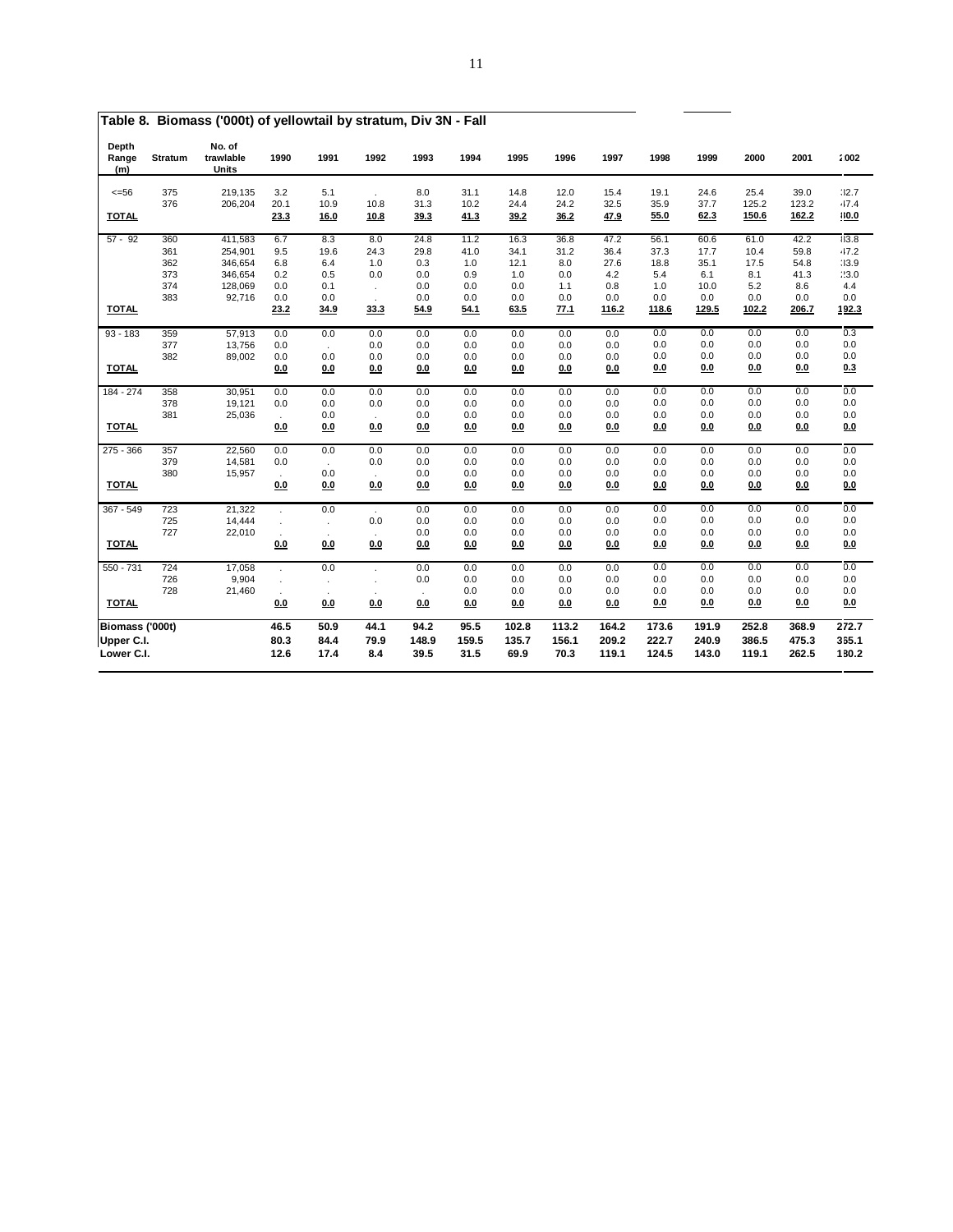|                       |         | Table 9.  Biomass ('000t) of yellowtail by stratum, Div 30 - Fall |         |      |        |      |       |      |      |      |      |        |      |       |                  |
|-----------------------|---------|-------------------------------------------------------------------|---------|------|--------|------|-------|------|------|------|------|--------|------|-------|------------------|
| Depth<br>Range<br>(m) | Stratum | No. of<br>trawlable<br>Units                                      | 1990    | 1991 | 1992   | 1993 | 1994  | 1995 | 1996 | 1997 | 1998 | 1999   | 2000 | 2001  | 2002             |
| $57 - 92$             | 330     | 287,365                                                           | 0.2     | 0.0  | 0.3    | 0.5  | 0.0   | 1.1  | 0.0  | 0.8  | 0.2  | 3.6    | 0.3  | 2.8   | 1.0              |
|                       | 331     | 62,728                                                            | 0.2     | 0.9  | 0.1    | 0.5  | 0.0   | 0.0  | 0.0  | 0.0  | 0.1  | 0.1    | 0.1  | 0.4   | 0.8              |
|                       | 338     | 261,091                                                           | 1.0     | 2.0  | 0.3    | 1.1  | 0.1   | 7.2  | 0.0  | 5.7  | 2.8  | 2.8    | 6.4  | 25.9  | 0.6              |
|                       | 340     | 236,055                                                           | 0.6     | 4.0  | 0.2    | 0.3  | 0.2   | 0.5  | 0.0  | 2.6  | 2.2  | 2.6    | 0.5  | 3.3   | 9.2              |
|                       | 351     | 346,654                                                           | 5.5     | 2.3  | 0.3    | 5.0  | 1.0   | 2.2  | 1.3  | 14.5 | 18.8 | 11.9   | 24.0 | 17.5  | .5.2             |
|                       | 352     | 354,908                                                           | 7.0     | 21.0 | 0.4    | 8.3  | 9.3   | 13.7 | 15.2 | 26.5 | 28.5 | 23.5   | 36.5 | 27.1  | 22.2             |
|                       | 353     | 176,353                                                           | 2.4     | 0.0  | 0.2    | 0.6  | 0.0   | 0.8  | 0.7  | 7.3  | 0.0  | 3.8    | 1.8  | 3.8   | 2.9              |
| <b>TOTAL</b>          |         |                                                                   | 16.9    | 30.2 | 1.8    | 16.3 | 10.6  | 25.5 | 17.2 | 57.4 | 52.6 | 48.3   | 69.5 | 80.7  | 51.9             |
| $93 - 183$            | 329     | 236,743                                                           | 0.1     | 0.0  | 0.2    | 0.0  | 0.0   | 0.0  | 0.0  | 0.0  | 0.1  | 0.0    | 0.0  | 0.0   | 0.0              |
|                       | 332     | 144,026                                                           | 0.1     | 0.0  | 0.1    | 1.0  | 0.4   | 0.1  | 0.2  | 0.0  | 0.0  | 0.1    | 0.1  | 0.5   | 0.9              |
|                       | 337     | 130,408                                                           | 0.0     | 0.1  | 0.1    | 0.0  | 0.0   | 0.0  | 1.3  | 0.1  | 0.2  | 0.0    | 0.0  | 0.0   | 0.0              |
|                       | 339     | 80,473                                                            | 0.0     | 0.1  | 0.1    | 0.0  | 0.0   | 0.0  | 0.0  | 0.0  | 0.0  | $\sim$ | 0.0  | 0.2   | 0.7              |
|                       | 354     | 65,204                                                            | 0.0     | 0.0  | 0.1    | 0.0  | 0.0   | 0.0  | 0.0  | 0.0  | 0.0  | 0.0    | 0.0  | 0.0   | 0.0              |
| <b>TOTAL</b>          |         |                                                                   | 0.2     | 0.2  | 0.6    | 1.0  | 0.4   | 0.1  | 1.5  | 0.1  | 0.3  | 0.1    | 0.1  | 0.7   | 1.6              |
| 184 - 274             | 355     | 14,169                                                            | $\cdot$ | 0.0  | 0.0    | 0.0  | 0.0   | 0.0  | 0.0  | 0.0  | 0.0  | 0.0    | 0.0  | 0.0   | 0.0              |
|                       | 333     | 20,221                                                            | 0.0     | 0.0  | 0.0    | 0.0  | 0.0   | 0.0  | ÷.   | 0.0  | 0.0  | 0.0    | 0.0  | 0.0   | 0.0              |
|                       | 336     | 16,645                                                            | 0.0     | 0.0  | 0.0    | 0.0  | 0.0   | 0.0  | 0.0  | 0.0  | 0.0  | 0.0    | 0.0  | 0.0   | 0.0              |
| <b>TOTAL</b>          |         |                                                                   | 0.0     | 0.0  | 0.0    | 0.0  | 0.0   | 0.0  | 0.0  | 0.0  | 0.0  | 0.0    | 0.0  | 0.0   | 0.0              |
| 275 - 366             | 334     | 13,206                                                            | 0.0     | 0.0  | 0.0    | 0.0  | 0.0   | 0.0  |      | 0.0  | 0.0  | 0.0    | 0.0  | 0.0   | 0.0              |
|                       | 335     | 7,979                                                             | 0.0     | 0.0  | 0.0    | 0.0  | 0.0   | 0.0  | 0.0  | 0.0  | 0.0  | 0.0    | 0.0  | 0.0   | 0.0              |
|                       | 356     | 8,391                                                             | $\cdot$ | 0.0  | 0.0    | 0.0  | 0.0   | 0.0  | 0.0  | 0.0  | 0.0  | 0.0    | 0.0  | 0.0   | 0.0              |
| <b>TOTAL</b>          |         |                                                                   | 0.0     | 0.0  | 0.0    | 0.0  | 0.0   | 0.0  | 0.0  | 0.0  | 0.0  | 0.0    | 0.0  | 0.0   | 0.0              |
| 367 - 549             | 717     | 22,835                                                            | 0.0     |      |        | 0.0  | 0.0   | 0.0  |      | 0.0  | 0.0  | 0.0    | 0.0  | 0.0   | 0.0              |
|                       | 719     | 10,455                                                            | 0.0     | 0.0  |        | 0.0  | 0.0   | 0.0  | 0.0  | 0.0  | 0.0  | 0.0    | 0.0  | 0.0   | 0.0              |
|                       | 721     | 10,455                                                            |         | 0.0  |        | 0.0  | 0.0   | 0.0  | 0.0  | 0.0  | 0.0  | 0.0    | 0.0  | 0.0   | 0.0              |
| <b>TOTAL</b>          |         |                                                                   | 0.0     | 0.0  | 0.0    | 0.0  | 0.0   | 0.0  | 0.0  | 0.0  | 0.0  | 0.0    | 0.0  | 0.0   | 0.0              |
| 550 - 731             | 718     | 18,433                                                            | $\cdot$ |      |        | 0.0  | 0.0   | 0.0  |      | 0.0  | 0.0  | 0.0    | 0.0  | 0.0   | $\overline{0.0}$ |
|                       | 720     | 14,444                                                            |         |      |        | 0.0  | 0.0   | 0.0  | 0.0  |      | 0.0  | 0.0    | 0.0  | 0.0   | 0.0              |
|                       | 722     | 12,793                                                            |         | 0.0  |        | 0.0  | 0.0   | 0.0  | 0.0  | 0.0  | 0.0  | 0.0    | 0.0  | 0.0   | 0.0              |
| <b>TOTAL</b>          |         |                                                                   | 0.0     | 0.0  | 0.0    | 0.0  | 0.0   | 0.0  | 0.0  | 0.0  | 0.0  | 0.0    | 0.0  | 0.0   | 0.0              |
| Biomass ('000t)       |         |                                                                   | 17.3    | 30.5 | 19.4   | 17.5 | 10.9  | 25.7 | 18.9 | 57.5 | 52.8 | 48.4   | 69.7 | 81.4  | 53.5             |
| Upper C.I.            |         |                                                                   | 25.9    | 45.2 | 43.1   | 28.1 | 20.7  | 38.4 | 31.5 | 80.5 | 74.8 | 64.4   | 98.6 | 150.9 | 76.4             |
| Lower C.I.            |         |                                                                   | 8.6     | 15.8 | $-4.3$ | 6.8  | $1.2$ | 13.1 | 6.2  | 34.5 | 30.8 | 32.3   | 40.8 | 12.0  | 30.6             |
|                       |         |                                                                   |         |      |        |      |       |      |      |      |      |        |      |       |                  |

|  |  |  |  | Table 9. Biomass ('000t) of yellowtail by stratum, Div 30 - Fall |  |  |  |
|--|--|--|--|------------------------------------------------------------------|--|--|--|
|--|--|--|--|------------------------------------------------------------------|--|--|--|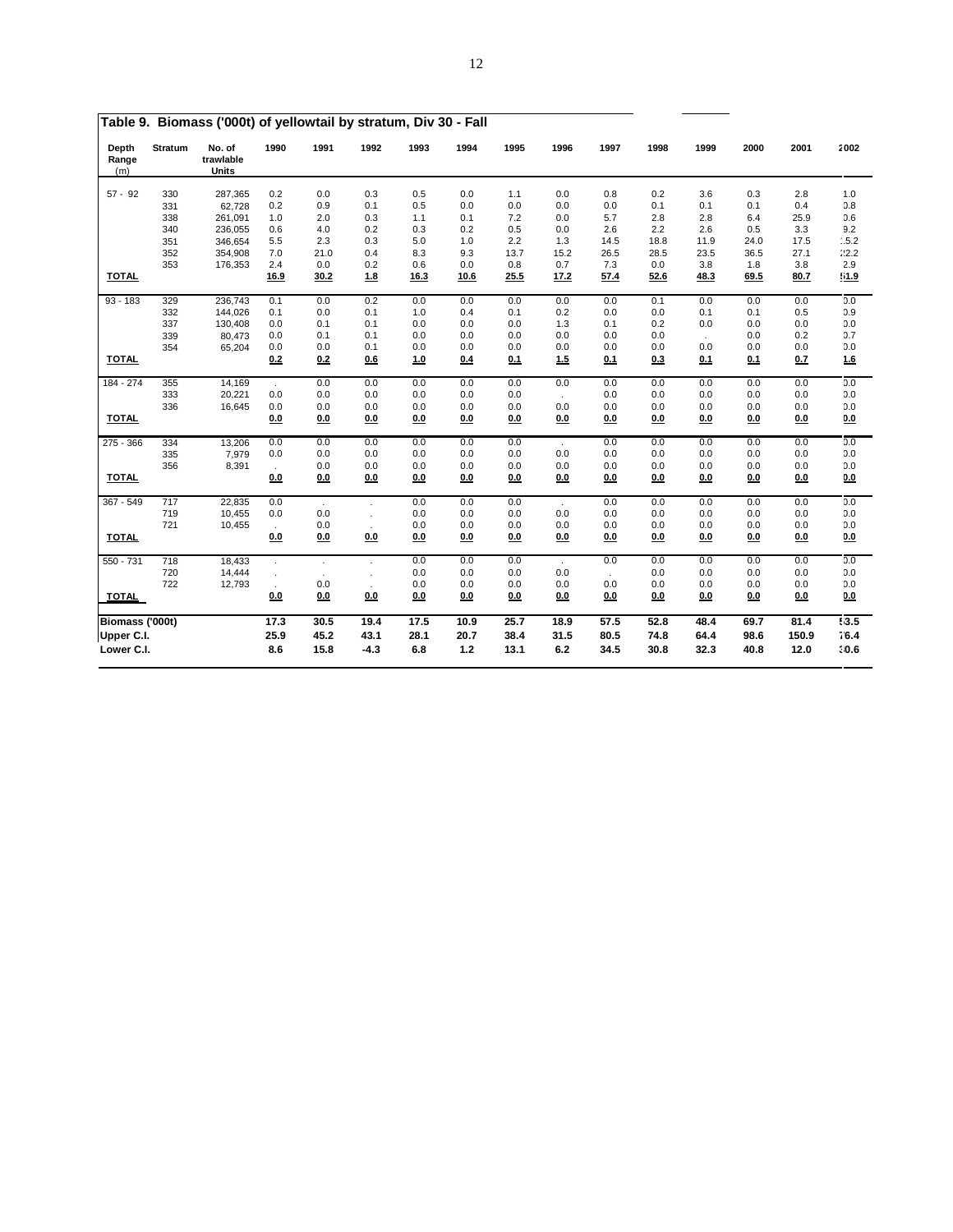

**A) Div. 3LNO from 1965-1993,1998-2002**





Fig 1. CPUE for 3LNO yellowtail from the Canadian fishery in Div. 3LNO.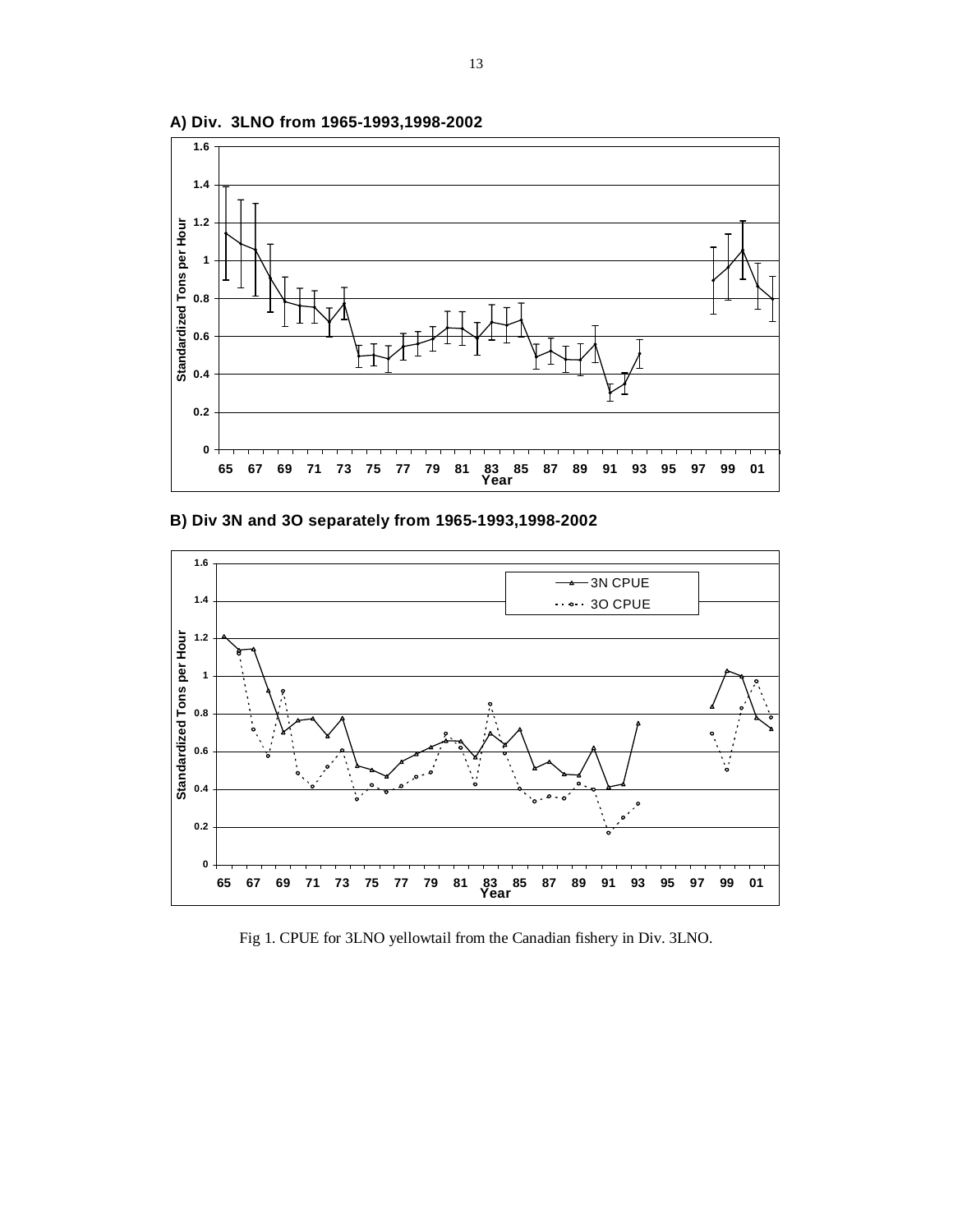

Fig. 2. Biomass index, 3LNO yellowtail, Canadian spring surveys. Error bars are approx. 95% confidence intervals.



Fig. 3. Biomass index, 3LNO yellowtail, Canadian fall surveys. Error bars are approx. 95% confidence intervals.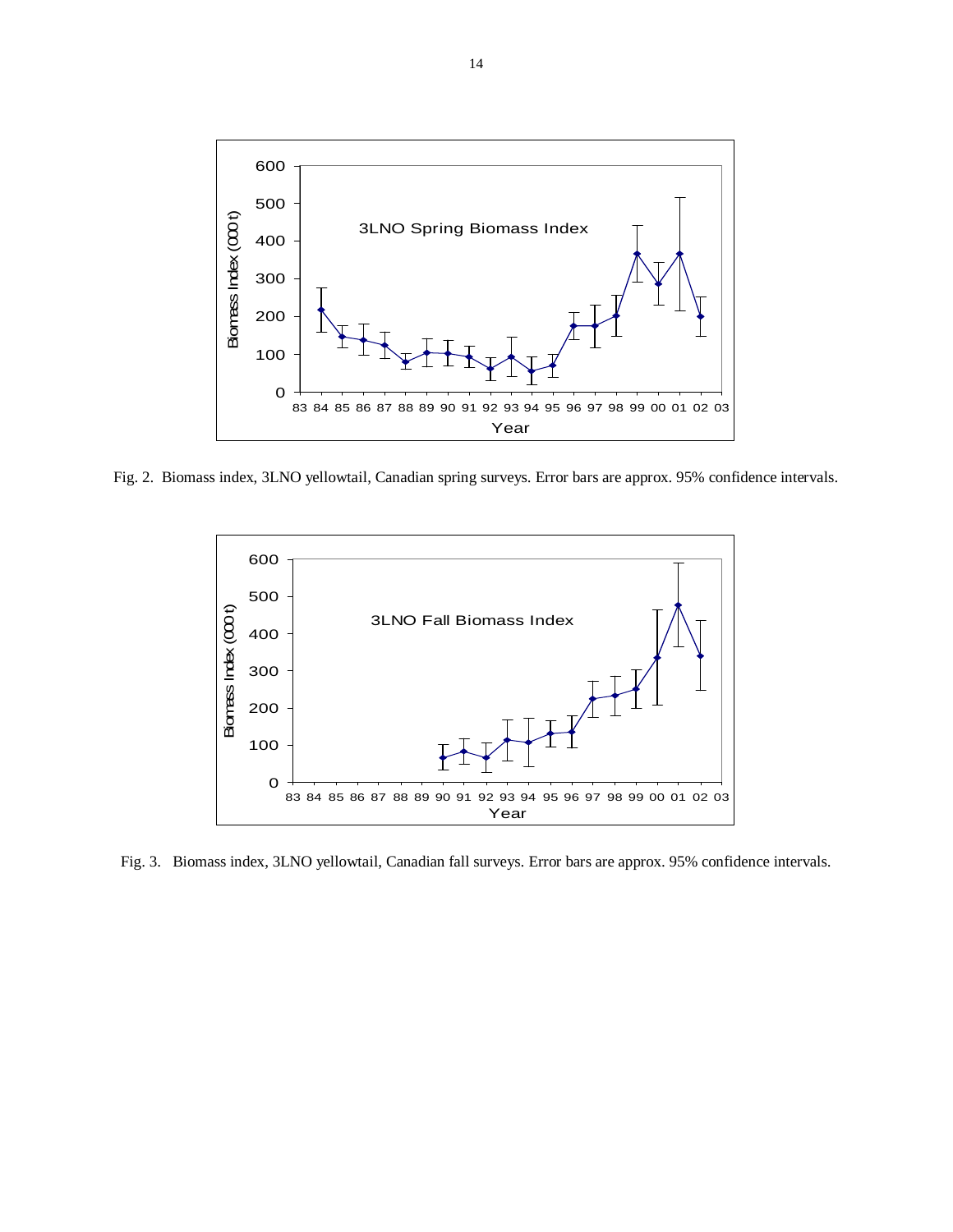

Fig 4. Stratification scheme used in Canadian surveys in Div. 3LMNO.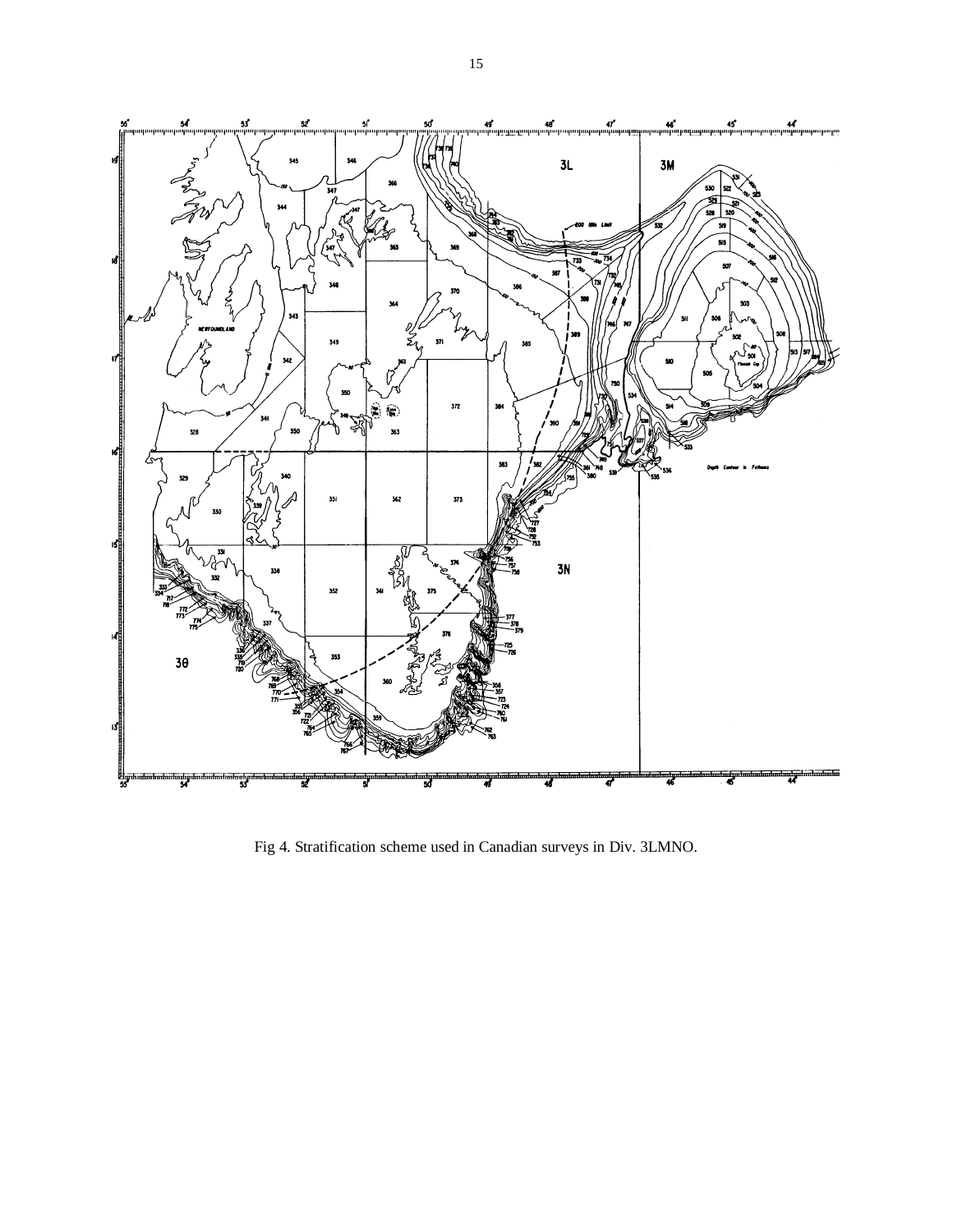

 Fig. 5. Distribution of yellowtail flounder catches (kg/tow and number/tow) from Canadian stratified random spring and fall surveys conducted in 2001 with a Campelen 1800 trawl in Div. 3LNO.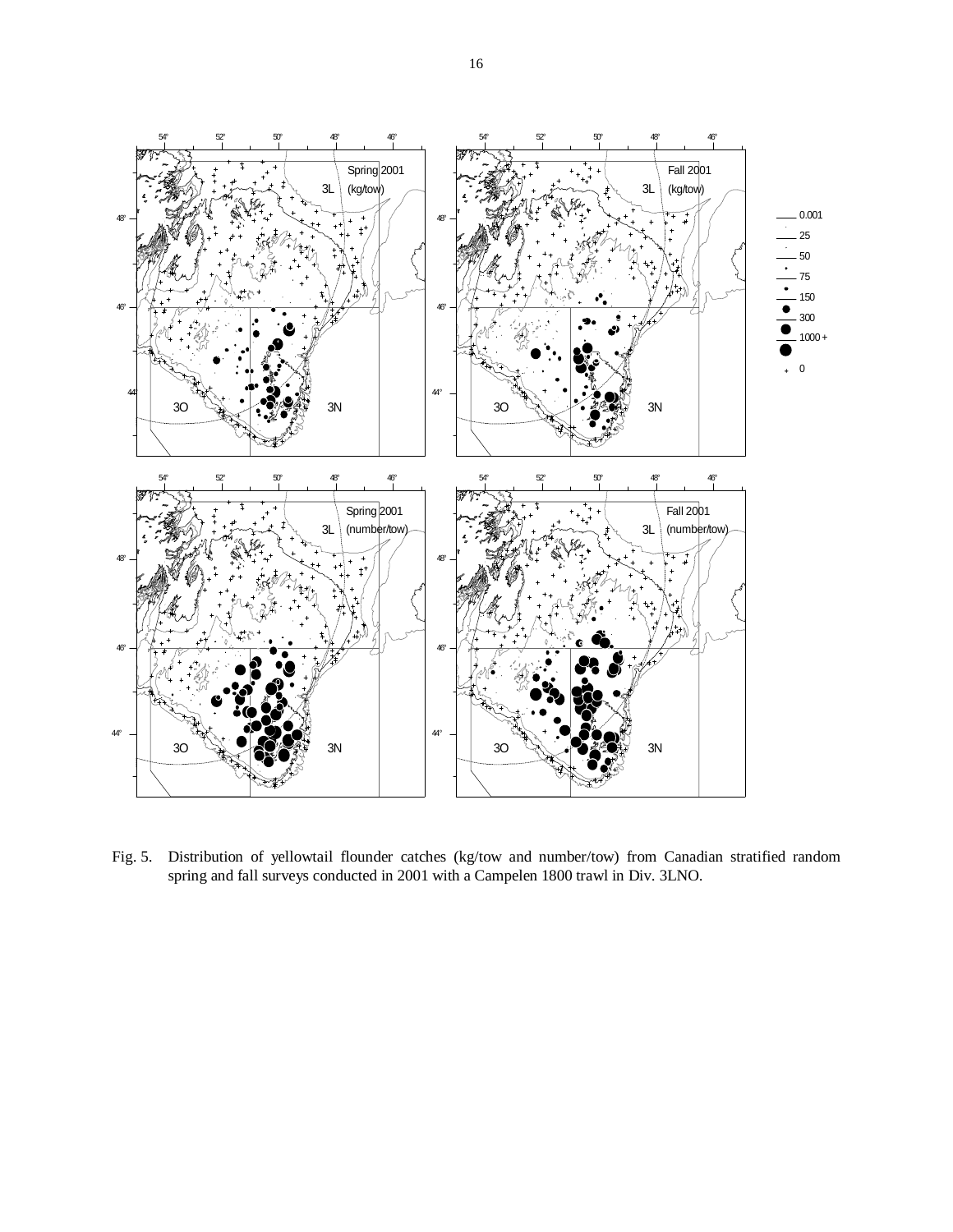

Fig. 6. Distribution of yellowtail flounder catches (kg/tow and number/tow) from Canadian stratified random spring and fall surveys conducted in 2002 with a Campelen 1800 trawl in Div. 3LNO.